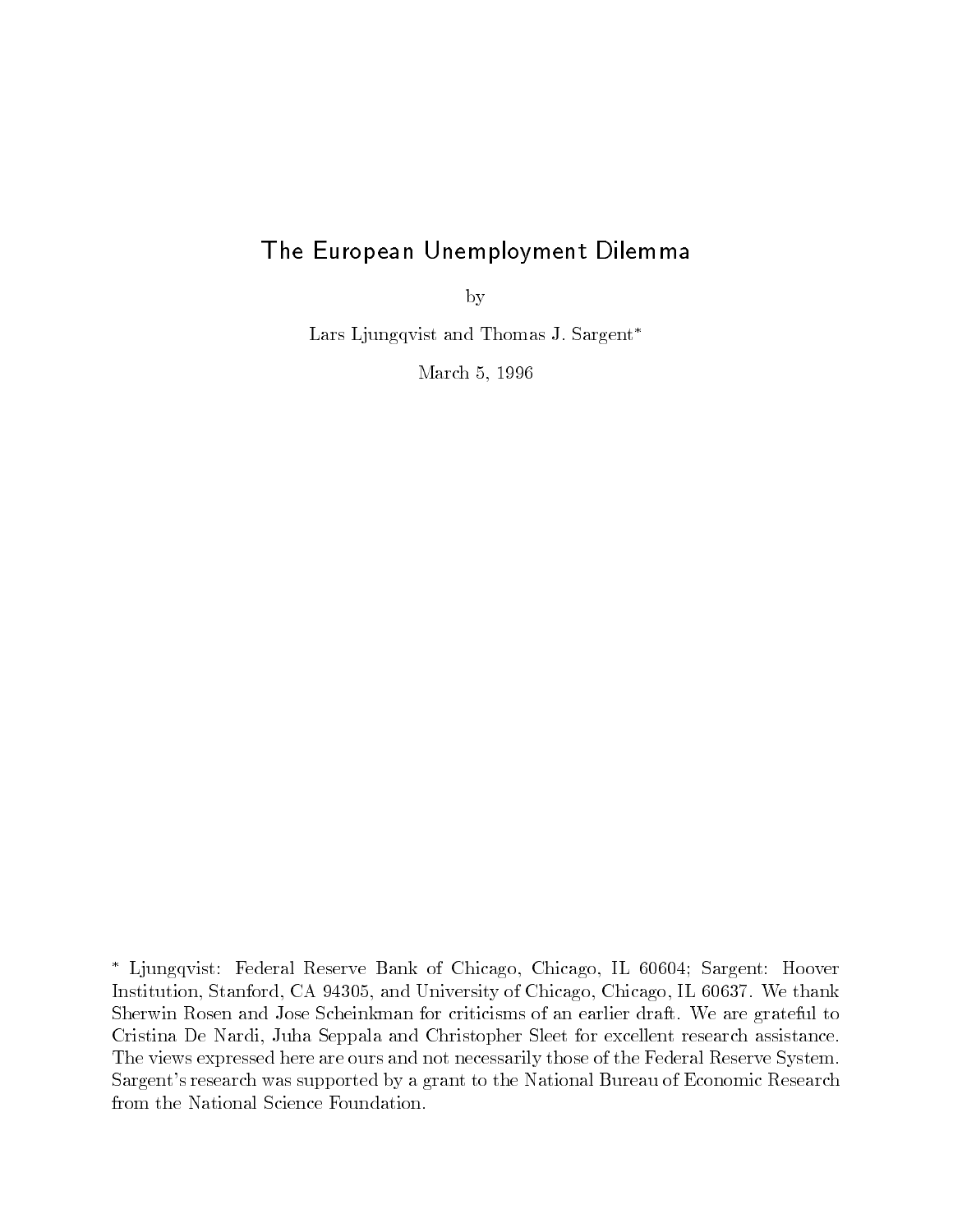## ABSTRACT

Post World War II European welfare states experienced several decades of relatively low unemployment, followed by a plague of persistently high unemployment since the 1970's. We impute the higher unemployment to welfare states' diminished ability to cope with more turbulent economic times, such as the ongoing restructuring from manufacturing to the service industry, adoption of new information technologies and a rapidly changing international economy. We use a general equilibrium search model where workers accumulate skills on the job and lose skills during unemployment.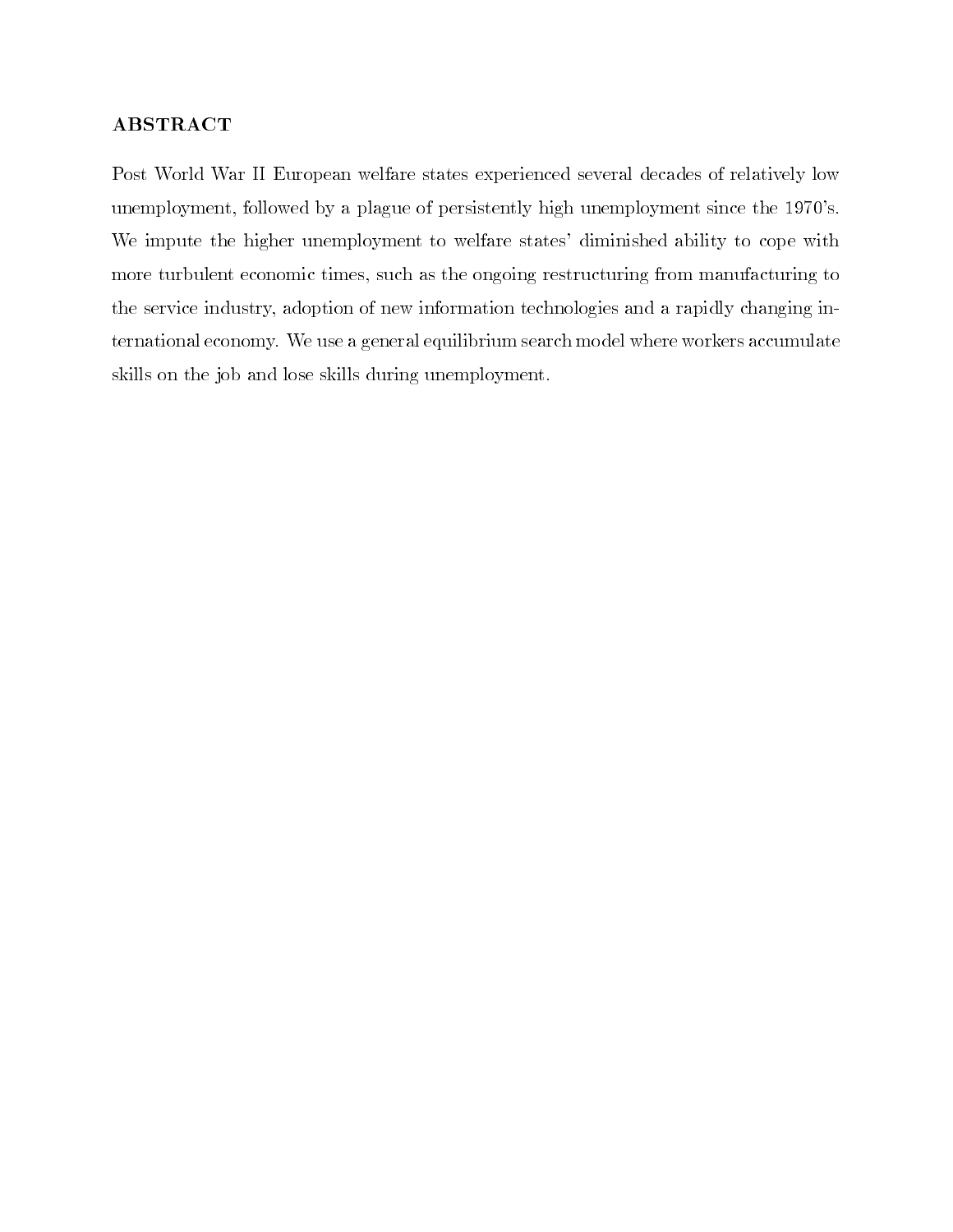## 1. Introduction

During their first decades, European welfare states exhibited unemployment rates equal to or less than those of other market economies; but in the 1970's, they suffered large increases in unemployment, which have endured. Figure 1 shows that unemployment in European OECD countries has from 1983 persistently exceeded the OECD average by around two percentage points. Higher incidences of long term unemployment have accompanied higher levels of unemployment. According to Table 1, more than half of all European unemployment in 1989 was classied as long-term unemployment with a duration of a year and over, up from less than a third of unemployment in 1979. Table 1 shows that the increasing incidence of long-term unemployment is a problem common to the European OECD countries. In contrast, the United States escaped such a persistent increase in unemployment, and U.S. long-term unemployment has remained low.



Figure 1. Unemployment rate in OECD as a per cent of the labor force. The solid line is unemployment in the European OECD countries and thedashed line is unemployment in the total OECD.Source: Data for 1961-1977 are from OECD (1984a), and data for  $1978-1994$  are from OECD (1995).

 $^{\circ}$  -A glaring exception to the European unemployment dilemma in Table 1 is Sweden. Ljungqvist  $^{\circ}$ and Sargent (1995b) provide an explanation of the Swedish unemployment experience including the current crisis with more than 13 per cent of the labor force either unemployed or engaged in labor market programs.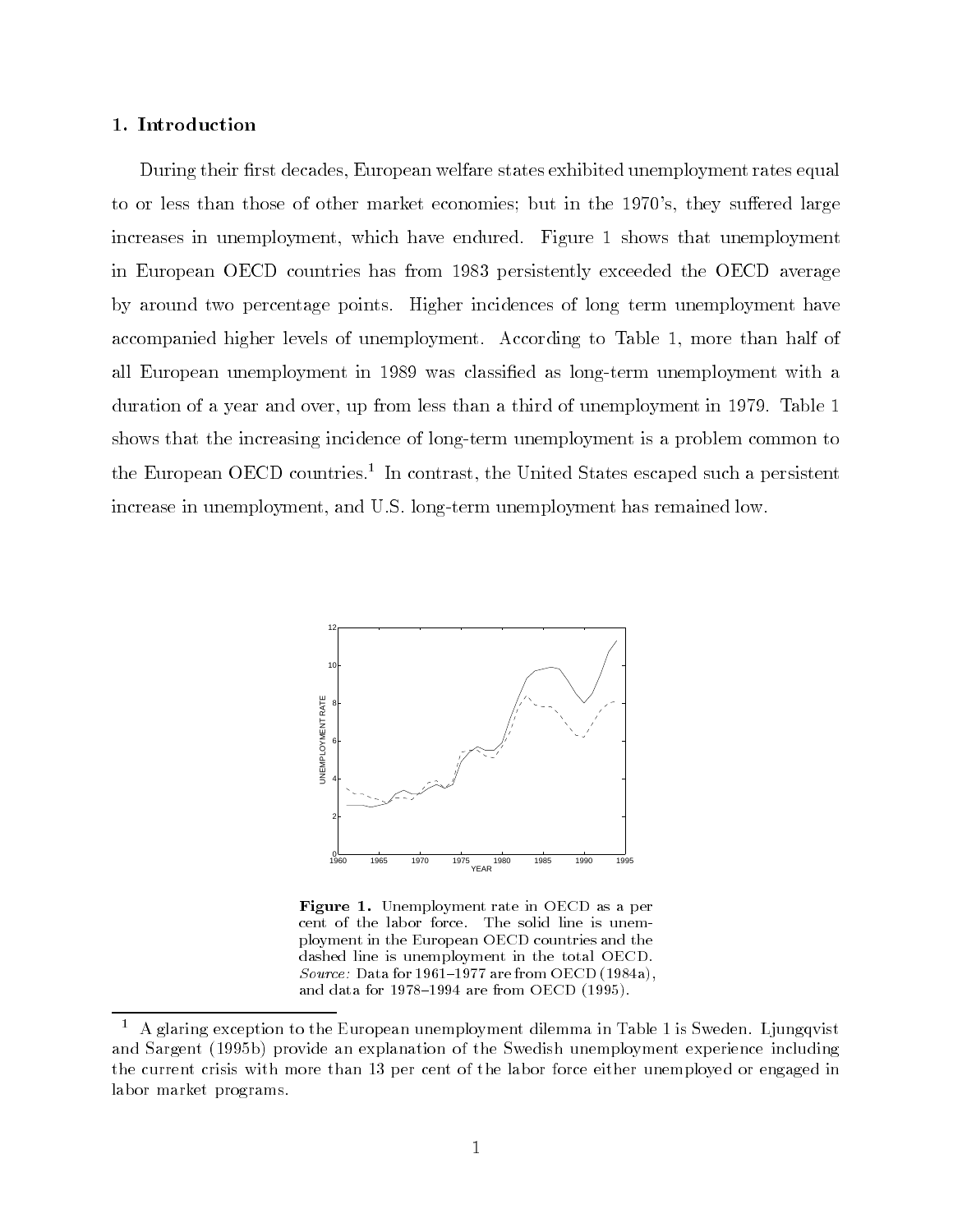|                    | $\bf U$ nemployment $^\dagger$ |               | Long-term unemployment |                                     |                  |          |  |  |  |
|--------------------|--------------------------------|---------------|------------------------|-------------------------------------|------------------|----------|--|--|--|
|                    |                                | (Percentages) |                        | (Percentages of total unemployment) |                  |          |  |  |  |
|                    | Average                        | Average       | $\geq 6$ months        |                                     | $\geq$ 12 months |          |  |  |  |
|                    | 1974-79                        | 1980-89       | $1979^{\ddagger}$      | $1989\overset{5}{8}$                | 1979#            | 1989§    |  |  |  |
|                    |                                |               |                        |                                     |                  |          |  |  |  |
| Belgium            | 6.3                            | 10.8          | 74.9                   | 87.5                                | 58.0             | 76.3     |  |  |  |
| France             | 4.5                            | 9.0           | $55.1\,$               | 63.7                                | $30.3\,$         | 43.9     |  |  |  |
| Germany            | $3.2\,$                        | $5.9\,$       | $39.9\,$               | 66.7                                | 19.9             | 49.0     |  |  |  |
| Ireland            | 8.4                            | 15.2          | 47.9                   | $82.4\,$                            | 31.8             | 67.3     |  |  |  |
| Netherlands        | 4.9                            | 9.7           | 49.3                   | 66.1                                | $27.1\,$         | 49.9     |  |  |  |
| Spain              | $5.2\,$                        | 17.5          | $51.6\,$               | 72.7                                | $27.5\,$         | $58.5\,$ |  |  |  |
| Sweden             | $1.9\,$                        | $2.5\,$       | $19.6\,$               | 18.4                                | $6.8\,$          | $6.5\,$  |  |  |  |
| United Kingdom     | $5.0\,$                        | $10.0\,$      | 39.7                   | 57.2                                | 24.5             | 40.8     |  |  |  |
|                    |                                |               |                        |                                     |                  |          |  |  |  |
| United States      | 6.7                            | 7.2           | 8.8                    | 9.9                                 | 4.2              | 5.7      |  |  |  |
|                    |                                |               |                        |                                     |                  |          |  |  |  |
| <b>OECD</b> Europe | 4.7                            | 9.2           | $\cdots$               |                                     | 31.5             | 52.8     |  |  |  |
| Total OECD         | 4.9                            | 7.3           |                        |                                     | 26.6             | 33.7     |  |  |  |

## Table 1: Unemployment and long-term unemployment in OECD

<sup>y</sup> Unemployment is from OECD, Employment Outlook (1991), Table 2.7.

- <sup>z</sup> Long-term unemployment in 1979 is from OECD, Employment Outlook  $(1984b)$ , Table H .; except for the OECD aggregate figures that are averages for 1979 and 1980 from OECD, Employment Outlook (1991), Table 2.7.
- <sup>x</sup> Long-term unemployment in 1989 is from OECD, Employment Outlook (1992a), Table N.; except for the OECD aggregate figures that are from OECD, Employment Outlook (1991), Table 2.7.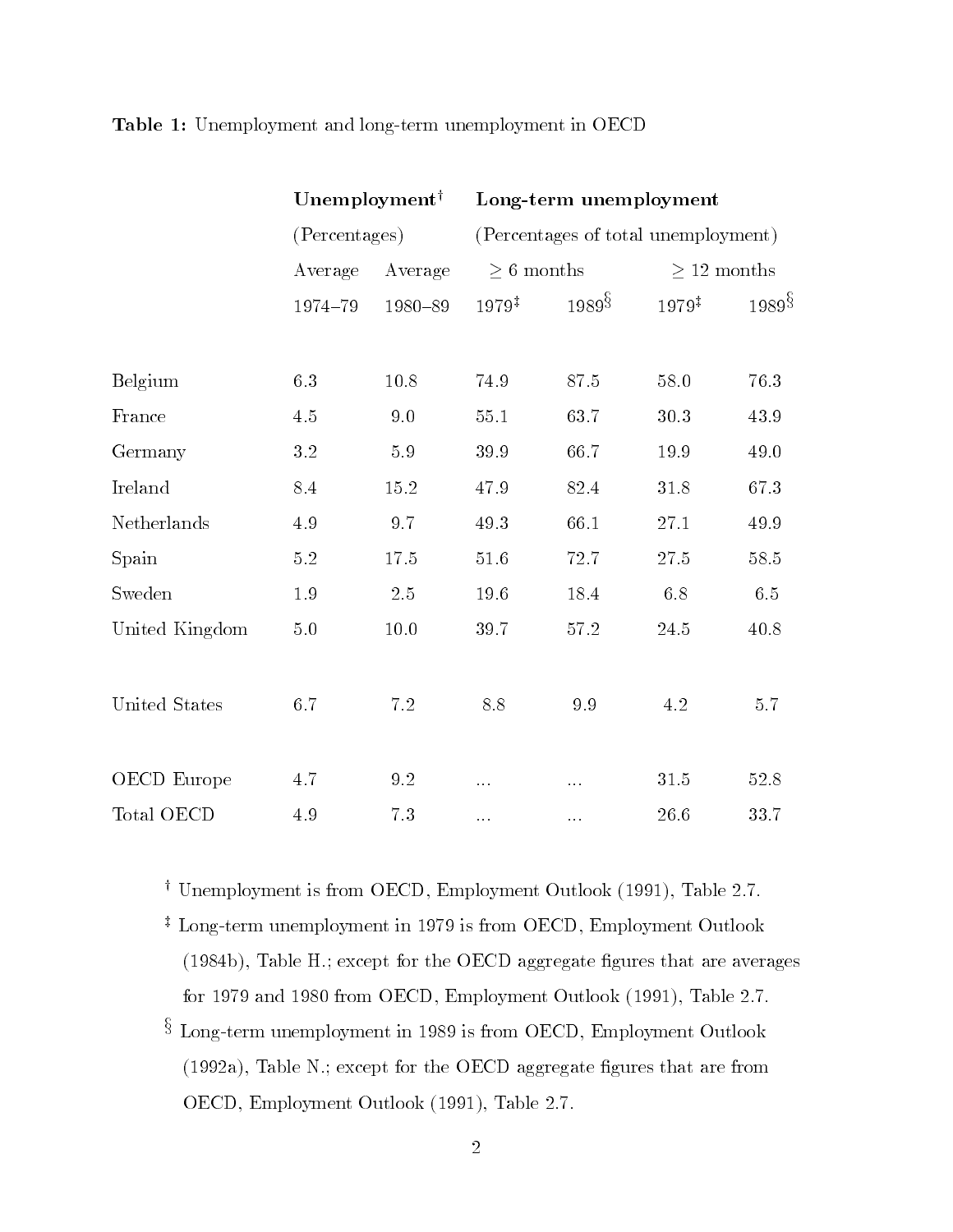Various theories have been used to explain the rise in European unemployment. Blanchard and Summers (1986) and Lindbeck and Snower (1988) impute the outcome to \insider-outsider" con
icts between employed and unemployed workers that arose in the highly unionized economies of Europe. Bentolila and Bertola (1990) study the idea that excessive European hiring and firing costs contributed to higher unemployment. Malinvaud (1994) emphasizes a capital shortage in Europe caused by high real wages in the 1970s and high real interest rates in the 1980s. All these explanations assign the problem to the demand for labor, where the decisions either of employers or of unionized employed workers sustain a high unemployment rate. In contrast, we focus on the effects of the welfare state upon the *supply* of labor. It is well known that high income taxation and generous welfare benets distort workers' labor supply decisions. However, we believe that insufficient attention has been paid to the adverse *dynamics* in response to economic shocks and increasing turbulence in the economic environment.<sup>2</sup>

One reason for the past lack of emphasis on workers' distorted incentives as an explanation for high European unemployment must have been the scarce empirical support for such a proposition. As pointed out by OECD (1994a, chapter 8), most earlier empirical studies have failed to find any cross-country correlation between unemployment benefits and aggregate unemployment. In fact, there was even a negative correlation between benefit levels and unemployment in the 1960s and early 1970s. A common conclusion has therefore been that generous entitlement programs are not to be blamed for high unemployment rates. However, the same OECD study presents an opposing view and interprets the time-series evidence as indicating that unemployment rates do respond to benefit entitlements but with a considerable lag of 5 to 10 years, and in some cases 10 to 20 years. A natural question becomes then, why are there such lags between rises in benefits and later sharp rises in unemployment? Our analysis suggests that the lags are purely coincidental, and the explanation to persistently higher European unemployment from the 1970s is to be found in a changing economic environment.

<sup>2</sup> Our analysis will bear out the assertion by Layard, Nickell and Jackman (1991, page 62) that the "unconditional payment of benefits for an indefinite period is clearly a major cause of high European unemployment." However, our model differs sharply from their framework, which emphasizes hysteresis and nominal inertia in wage and price setting.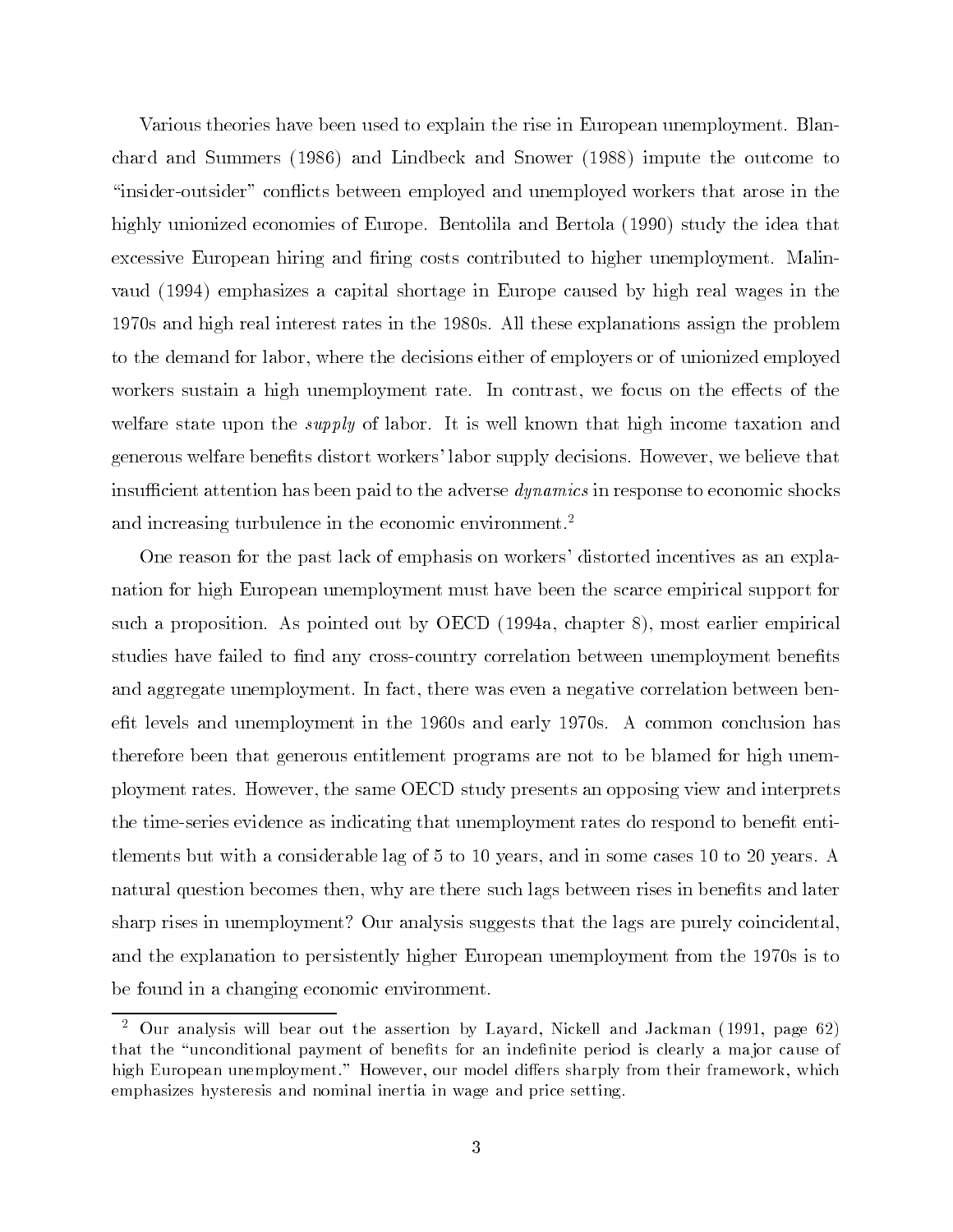It is commonly argued that the economic environment has become more turbulent in the last couple of decades. The oil price shocks of the 1970's and reallocations from manufacturing to services have each put economic turbulence into the industrialized world. In addition, the spread of new information technologies, declines in government regulation, competition from newly industrialized countries, and increasing internationalization of the production, distribution, and marketing of goods and services are rapidly changing the economic environment. Harris (1993) argues that `globalization' has sped up in the last two decades and perhaps in the last decade in particular. Gottschalk and Moffitt (1994) provide empirical evidence of increased economic turbulence. They show that more earnings instability for individual workers has accompanied the widening earnings distribution in the U.S. labor market over the 1970's and the 1980's.

Our thesis is that changing economic conditions from the 1970's onward can explain the high (long-term) unemployment in the welfare states. The formal analysis is carried out in a general equilibrium search model where workers' skills depreciate during unemployment spells, and unemployment benefits are determined by workers' past earnings.<sup>3</sup> Simulations of the model bring out the sensitivity of the equilibrium unemployment rate to the amounts of skills lost during unemployment. The analysis attributes the welfare states' persistently higher unemployment from the 1970's to increased turbulence in the economic environment, while also explaining how lower unemployment rates in the 1950's and the 1960's were sustainable under more tranquil economic conditions.<sup>4</sup>

The next section extends our earlier model (Ljungqvist and Sargent, 1995a) by introducing a stochastic technology for skill accumulation and depreciation. Section 3 describes

 $^\circ$  The notion of unemployment compensation should be interpreted broadly in our framework. The welfare states have various programs assisting individuals out of work. For example, totally disabled persons in the Netherlands in the 1980s were entitled to 70 % (80 % prior to 1984) of last earned gross wage until the age of  $65$  – after which they moved into the state pension system. At the end of 1990, disability benefits were paid to 14 % of the Dutch labor force and 80 % of them were reported to be totally disabled. (See OECD, 1992b.)

 $^\circ$  Our analysis agrees with the basic conclusion in a recent OECD study and policy report  $^\circ$  $(1994a,b)$  that "it is an inability of OECD economies and societies to adapt rapidly and innovatively to a world of rapid structural change that is the principal cause of high and persistent unemployment". But we believe that a greater emphasis should have been put on reforming benefit systems, instead of putting it last among policy recommendations.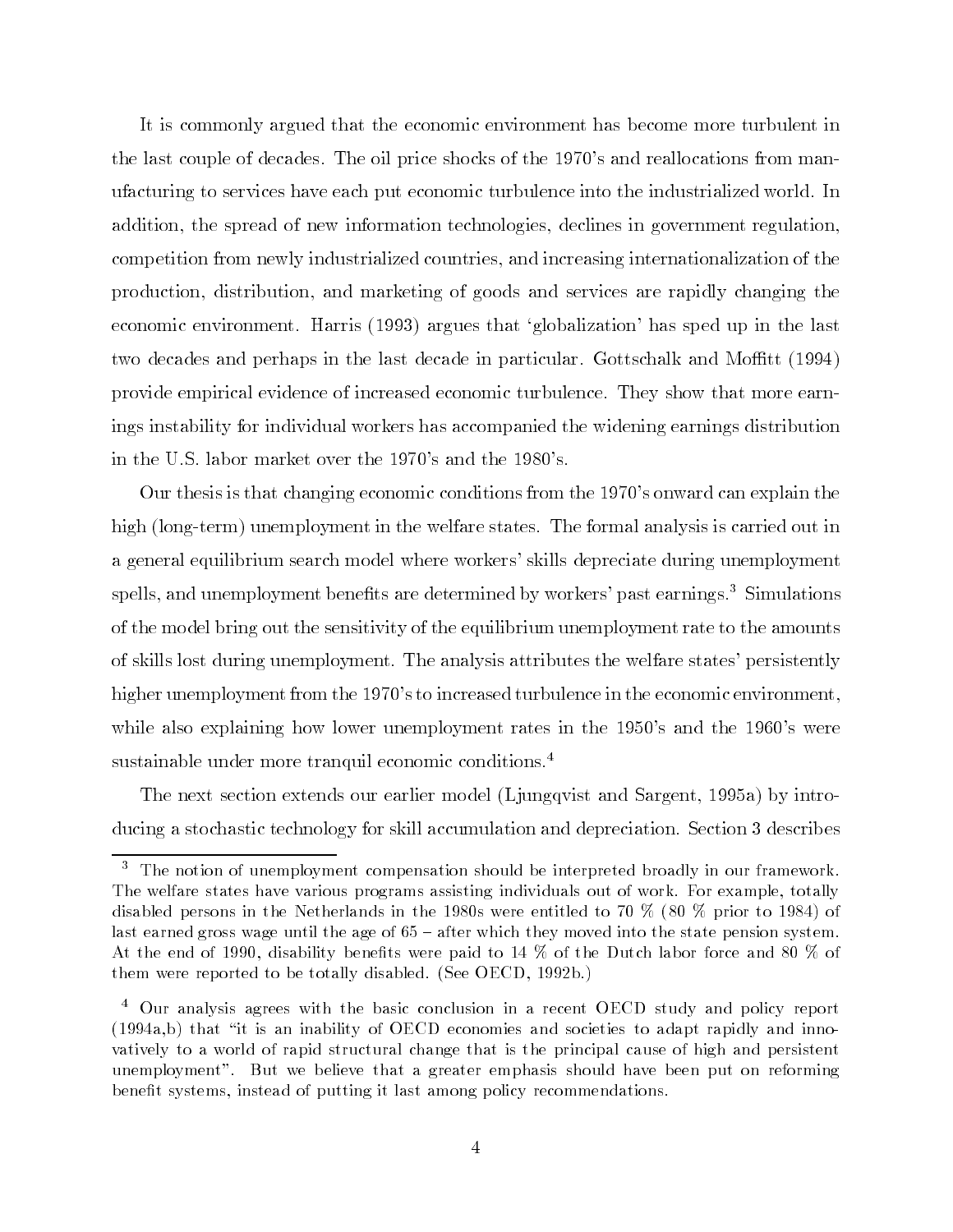the calibration of the model. We compare the steady state for the welfare state to the laissez-faire outcome in Section 4. We show how the two economies have very similar performance under tranquil economic conditions, when the loss of efficiency associated with the welfare state seems minimal. However, compared to the laissez-faire economy, the welfare state is much more vulnerable to economic shocks and turbulence. Section 5 traces out the impulse-response from an unexpected transient unemployment shock. The transient shock results in a prolonged period of long-term unemployment in the welfare state, whereas the recovery is almost immediate in the laissez-faire economy.<sup>5</sup> Section 6 demonstrates how persistent economic turbulence leads to higher steady state unemployment in the welfare state than in the laissez-faire economy. The final section contains concluding comments.

#### 2. The Economy

There is a continuum of workers with geometrically distributed life spans, indexed on the unit interval with births equaling deaths. An unemployed worker in period  $t$  chooses a search intersecting states in an at discussion  $\{0,1\}$  increasing in states in state in state, we may not generate a wage oer in the next period. With probability (st ), the unemployed worker receives one wage offer from the distribution  $F(w) = \text{Prob}(w_{t+1} \leq w)$ . With probability (1  $\sim$  1), the worker receives no one of the worker receives the worker receives  $\sim$  1. We assume (state  $\sim$ it is increasing in st . Accepting a wage oer wt+1 means that the worker earns that wage (per unit of skill) for each period he is alive, not laid off, and has not quit his job. There is also a disutility  $\phi$  incurred in each period of work. The probability of being laid off at the beginning of a period is  $\lambda \in (0, 1)$ . In addition, all workers are subjected to a probability of  $\alpha \in (0, 1)$  of dying between periods.

Employed and unemployed workers experience stochastic accumulation or deterioration of skills. There is a finite number of skill levels with transition probabilities from skill level

<sup>5</sup> Pissarides (1992) analyzes loss of skills during unemployment in a matching model, where it is also true that a transient shock to unemployment can have persistent effects. Firms are shown to create fewer jobs after the shock, since they are matching with workers of a lower average quality. Thus, this is another model of unemployment that is driven by the demand side for labor, while our paper focuses on the supply of labor in a welfare state.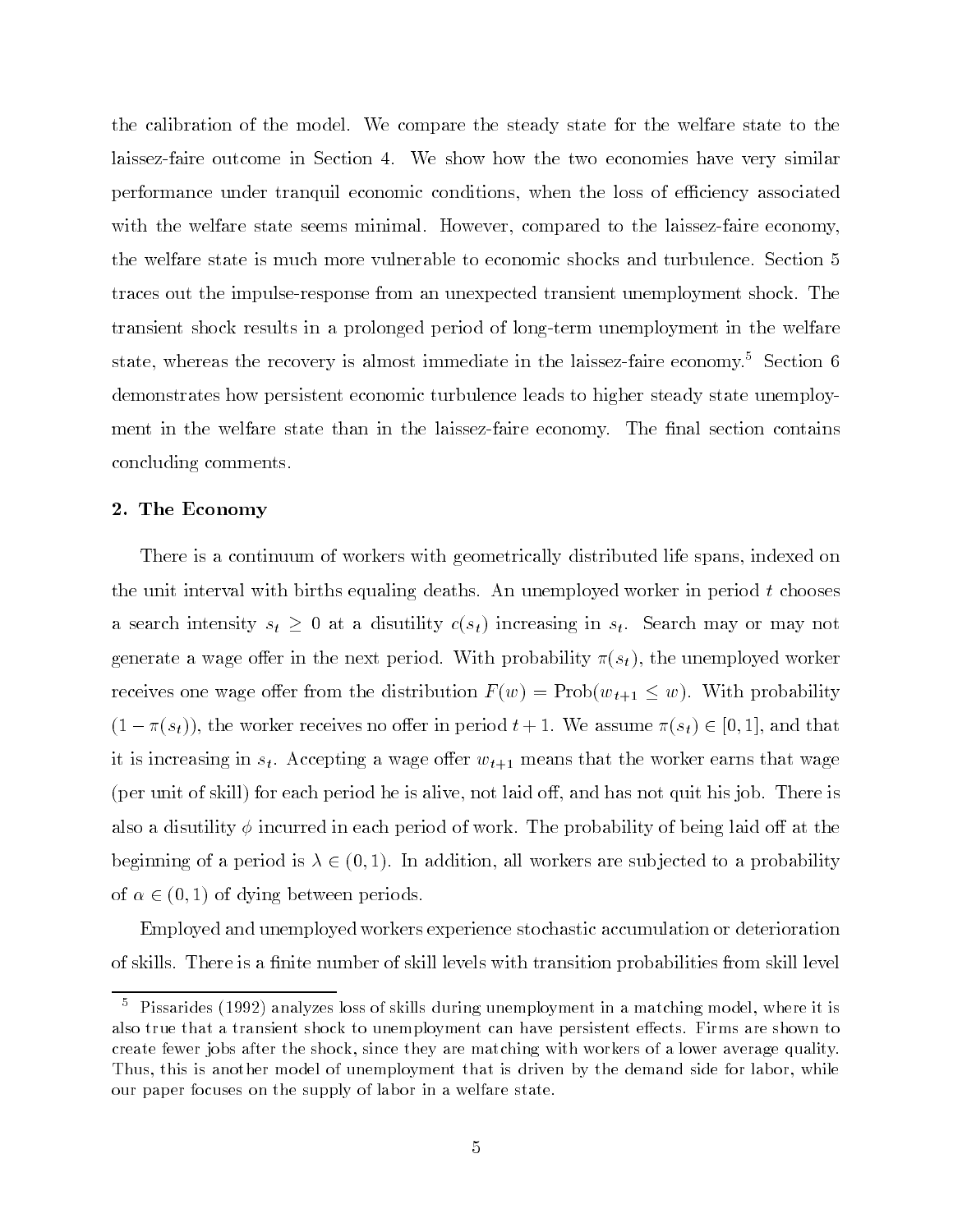h to h' denoted by  $\mu_u(h, h')$  and  $\mu_e(h, h')$  for an unemployed and an employed worker, respectively. That is, an unemployed worker with skill level h faces a probability  $\mu_u(h, h')$ that his skill level at the beginning of next period is  $h'$ , contingent on not dying. Similarly,  $\mu_e(h, h')$  is the probability that an employed worker with skill level h sees his skill level change to h<sup> $\prime$ </sup> at the beginning of next period, contingent on not dying and not being laid off. In the event of a lay off, the transition probability is given by  $\mu_l(h,h')$ . After this initial period of a lay off, the stochastic skill level of the unemployed worker is again governed by the transition probability  $\mu_u(h, h')$ . All newborn workers begin with the lowest skill level.

A worker observes his new skill level at the beginning of a period before deciding to accept a new wage offer, choose a search intensity, or quit a job. The objective of each worker is to maximize the expected value  $E_t \sum_{i=0}^{\infty} \beta^{i} (1-\alpha)^{i} y_{t+i}$ , where  $E_t$  is the expectation operator conditioned on information at time  $t, \beta$  is the subjective discount factor, and  $1 - \alpha$  is the probability of surviving between two consecutive periods;  $y_{t+i}$ is the worker's after-tax income from employment and unemployment compensation at time  $t + i$  net of disutility of searching and working.<sup>6</sup>

Workers who were laid off are entitled to unemployment compensation benefits that are a function of their last earnings. Let  $b(I)$  be the unemployment compensation to an unemployed worker whose last earnings were I. Unemployment compensation is terminated if the worker turns down a job offer with earnings that are deemed to be 'suitable' by the government in view of the worker's past earnings. Let  $I_q(I)$  be the government determined `suitable earnings' of an unemployed worker whose last earnings were <sup>I</sup> . Newborn workers and workers who have quit their previous job are not entitled to unemployment compensation. Both income from employment and unemployment compensation are subject to a flat income tax of  $\alpha$  , the government policy functions b(I ) and Ig(I ) and I directed by  $\alpha$ must be set so that income taxes cover the expenditures on unemployment compensation in an equilibrium.

 $^\circ$  -Uur analysis focuses on how the welfare state affects labor market incentives and efficiency in  $^\circ$ skill accumulation. We have abstracted from the benefits of risk sharing that government policies can provide when capital markets are incomplete. Adding such considerations would modify our results, but the forces at work in our analysis would remain.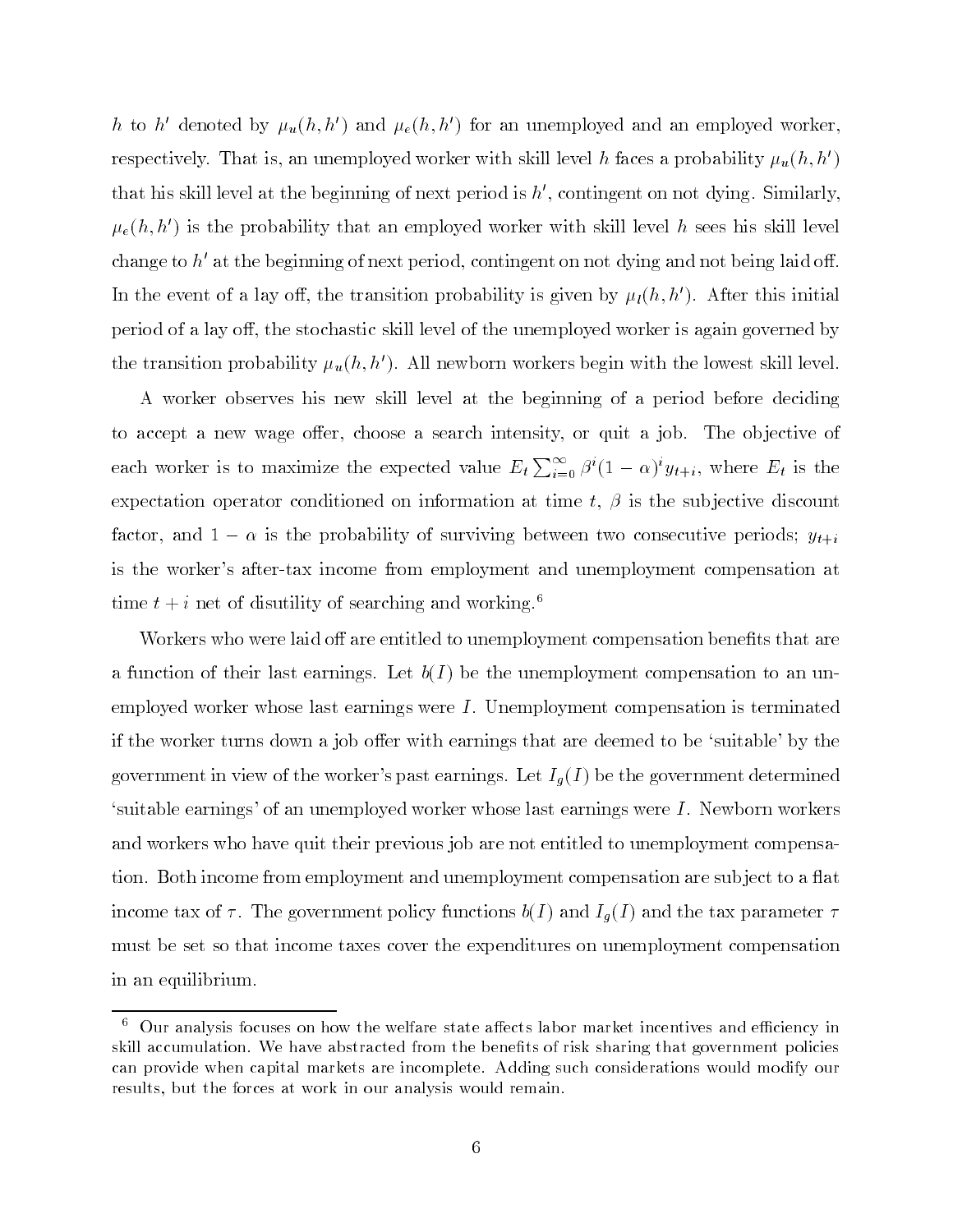Let  $V(w, h)$  be the value of the optimization problem for an employed worker with wage w and skill level h at the beginning of a period. The value associated with being unemployed and eligible for unemployment compensation benefits is given by  $V_b(I, h)$ , which is both a function of the unemployed worker's past earnings I and his current skill level h. In the case of an unemployed worker who is not entitled to unemployment compensation, the corresponding value is denoted by  $V_o(h)$  and depends only on the worker's current skill level. The Bellman equations can then be written as follows.

(1) 
$$
V(w, h) = \max_{\text{accept}, \text{reject}} \left\{ (1 - \tau)wh - \phi + (1 - \alpha)\beta \left[ (1 - \lambda) \sum_{h'} \mu_e(h, h') V(w, h') + \lambda \sum_{h'} \mu_l(h, h') V_b(wh, h') \right], V_o(h) \right\},
$$

$$
(2) V_b(I, h) = \max_s \Biggl\{ -c(s) + (1 - \tau)b(I) + (1 - \alpha)\beta \sum_{h'} \mu_u(h, h') \Biggr\}
$$

$$
\Biggl[ (1 - \pi(s))V_b(I, h') + \pi(s) \Biggl( \int_{w \ge I_g(I)/h'} V(w, h') dF(w) + \int_{w < I_g(I)/h'} \max_{\text{accept}, \text{reject}} \Biggl\{ (1 - \tau)wh' - \phi + (1 - \alpha)\beta \Bigl[ (1 - \lambda) \sum_{h''} \mu_e(h', h'')V(w, h'') + \lambda \sum_{h''} \mu_l(h', h'')V_b(wh', h'') \Bigr], V_b(I, h') \Biggr\} dF(w) \Biggr) \Biggr] \Biggr\},
$$

$$
(3) V_o(h) = \max_s \Biggl\{ -c(s) + (1 - \alpha)\beta \sum_{h'} \mu_u(h, h') \Bigl[ (1 - \pi(s))V_o(h')
$$

$$
+\ \pi(s)\int V(w,h')dF(w)\Bigr]\Bigr\}\,.
$$

Associated with the solution of equations (1)-(3) are two functions,  $\bar{s}_b(I,h)$  and  $\bar{w}_b(I,h)$ , giving an optimal search intensity and a reservation wage of an unemployed worker with last earnings I and current skill level  $h$ , who is eligible for unemployment compensation benefits; and two functions,  $\bar{s}_{o}(h)$  and  $\bar{w}_{o}(h)$ , giving an optimal search intensity and a reservation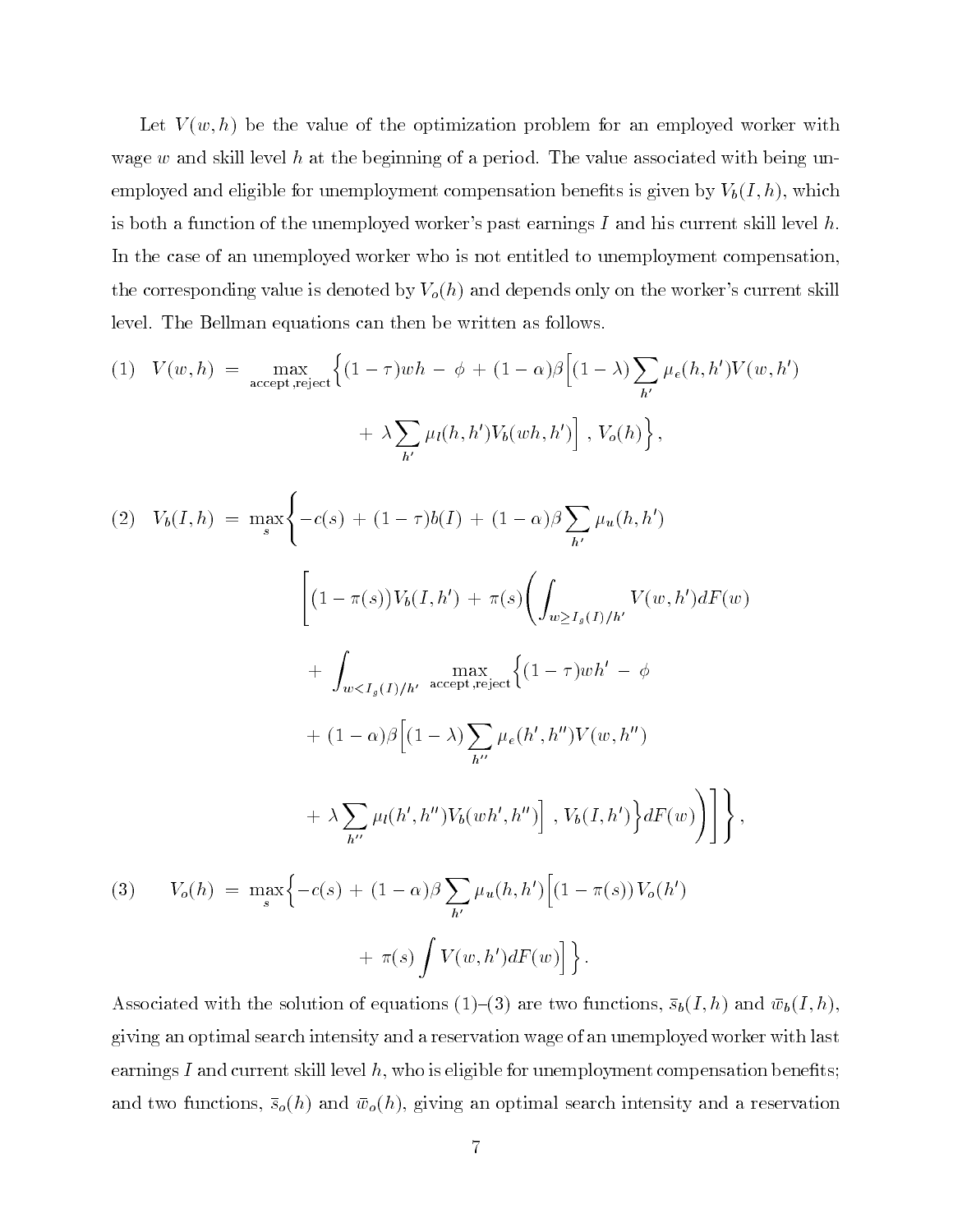wage of an unemployed worker with skill level  $h$ , who is not entitled to unemployment compensation. The reservation wage of an employed worker will be the same as for an unemployed worker without benefits,  $\bar{w}_o(h)$ , since anyone who quits his job is not eligible for unemployment compensation.

We will study stationary equilibria, or steady states, for our economy. A steady state is defined in a standard way, as a set of government policy parameters, optimal policies  $(\bar{s}_{\rho}(h), \bar{w}_{\rho}(h), \bar{s}_{\rho}(I,h), \bar{w}_{\rho}(I,h))$  and associated time invariant employment and unemployment distributions and total unemployment compensation payments that satisfy workers' optimality conditions and the government's budget constraint. We compute a steady state as a fixed point in the tax rate  $\tau$ . For a fixed tax rate  $\tau$ , we solve workers' optimization problem and use the implied search intensities and reservation wages to deduce stationary employment and unemployment distributions, and unemployment compensation. A balanced government budget defines a fixed point in  $\tau$ , which is associated with a stationary equilibrium.7 After having found a stationary equilibrium, we compute various quantities such as GNP per capita, average productivity of employed workers, average skill level, average duration of unemployment, and measures of long-term unemployment.

#### 3. Calibration

We set the model period to be two weeks. We set the discount factor  $\beta = 0.9985$ , making the annual interest rate 4.0 percent. The probabilities of dying and being laid off are  $\alpha = 0.0009$ , and  $\lambda = 0.009$ , respectively. The working life of an individual is then geometrically distributed with an expected duration of 42.7 years. Similarly, the average time before being laid off (given that the worker has not quit or died) is 4.3 years.

There are 21 different skill levels evenly partitioning the interval  $[1,3]$ . All newborn workers start out with the lowest skill level equal to one. After each period of employment that is not followed by a lay off, with a probability of  $0.25$  the worker's skills increase by one level (0.1 units of skills), and with probability .75 they remain unchanged. Employed

 $^\circ$  -fine iterative procedure picks the lowest possible  $\tau$  consistent with a stationary equilibrium. We choose to focus on this the least distortionary tax rate and ignore any higher tax rates that might be consistent with other steady states. For example, there will always exist another stationary equilibrium with a 100 % tax rate where all economic activities are closed down.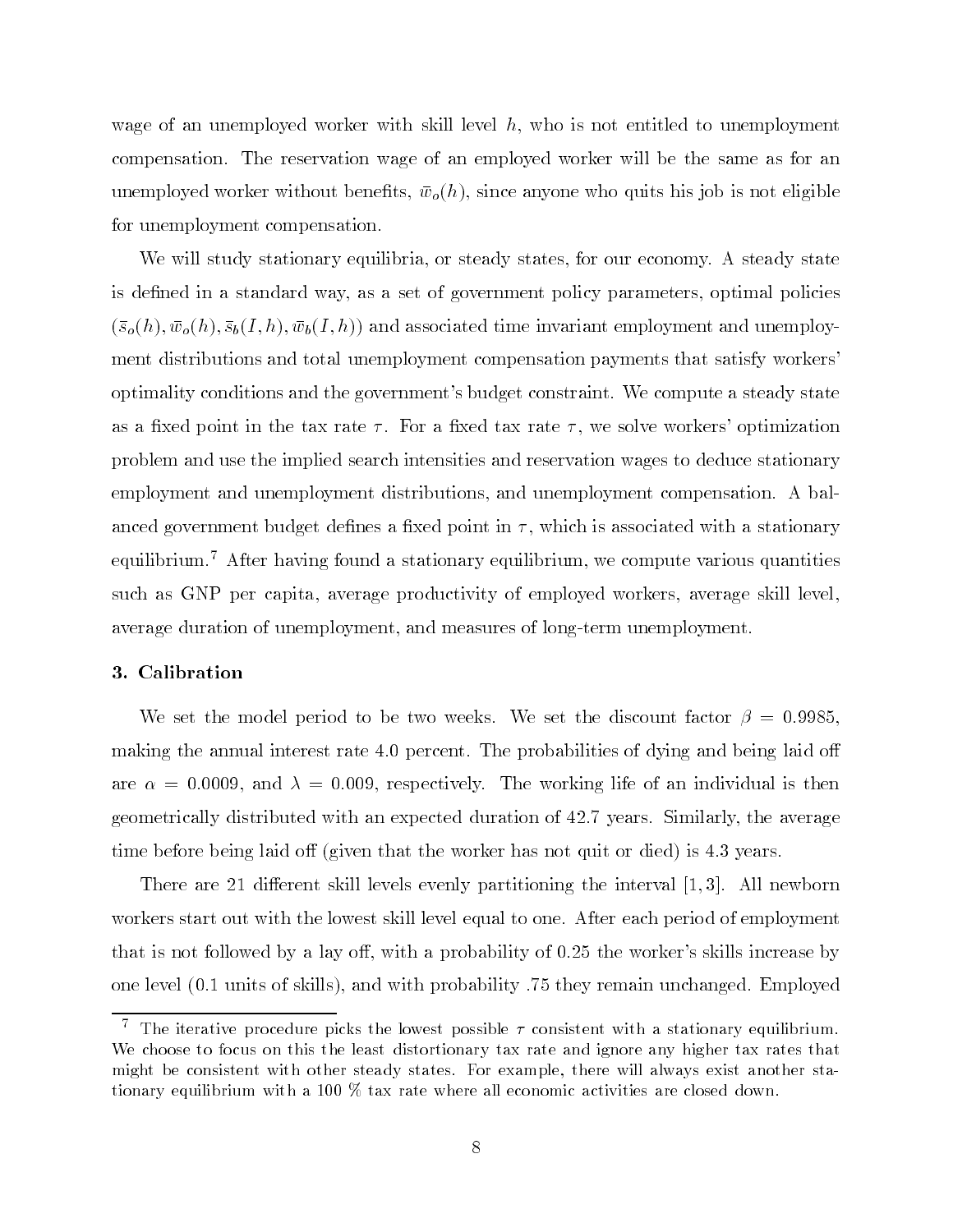workers who have reached the highest skill level retain those skills until becoming unemployed. As a point of reference, someone who starts out working with the lowest skill level will on average reach the highest skill level after three years and a month, conditional upon no job loss. The stochastic depreciation of skills during unemployment is twice as fast as the accumulation of skills. That is, after each period of unemployment, there is a probability of 0.5 that the worker's skills decrease by one level; otherwise they remain unchanged. The lowest skill level reached through depreciation is also an absorbing state until the unemployed worker gains employment. Finally, in a period of being laid off, it is assumed that the worker keeps his skill level from the last period of employment.

The disutility from searching and the function mapping search intensities into probabilities of obtaining a wage offer are assumed to be

$$
c(s) = 0.5 s
$$
,  
\n $\pi(s) = s^{0.3}$ , where  $s \in [0, 1]$ .

The disutility from work,  $\phi$ , is set equal to 0.2.

The exogenous wage offer distribution is assumed to be a normal distribution with a mean of 0.5 and a variance of 0.1 that has been truncated to the unit interval (and then normalized to integrate to one). Since a worker's earnings are the product of his wage and his current skill level, it follows that observed earnings fall in the interval [0,3].

For purposes of awarding unemployment compensation, the government divides the earnings interval [0; 3] evenly into 15 earnings classes; let the upper limits of these classes be denoted  $W_i$  ,  $W_i$  ,  $W_i = 1, ..., 2, ..., 1, ..., N$  and the motion with last earnings belonging to earnings class i receives and unexployment compensation of the compensation of  $\ell$ unemployment. However, the benefit is terminated if the worker does not accept a job oer associated with earnings greater than or educe to 1:7 Wi . That is, a laid o worker to 2000 faces both a 'replacement ratio' and 'suitable earnings' criterion equal to 70% of the upper limit of the earnings class containing his own last earnings before being laid off. Newborn workers and quitters are not entitled to unemployment compensation.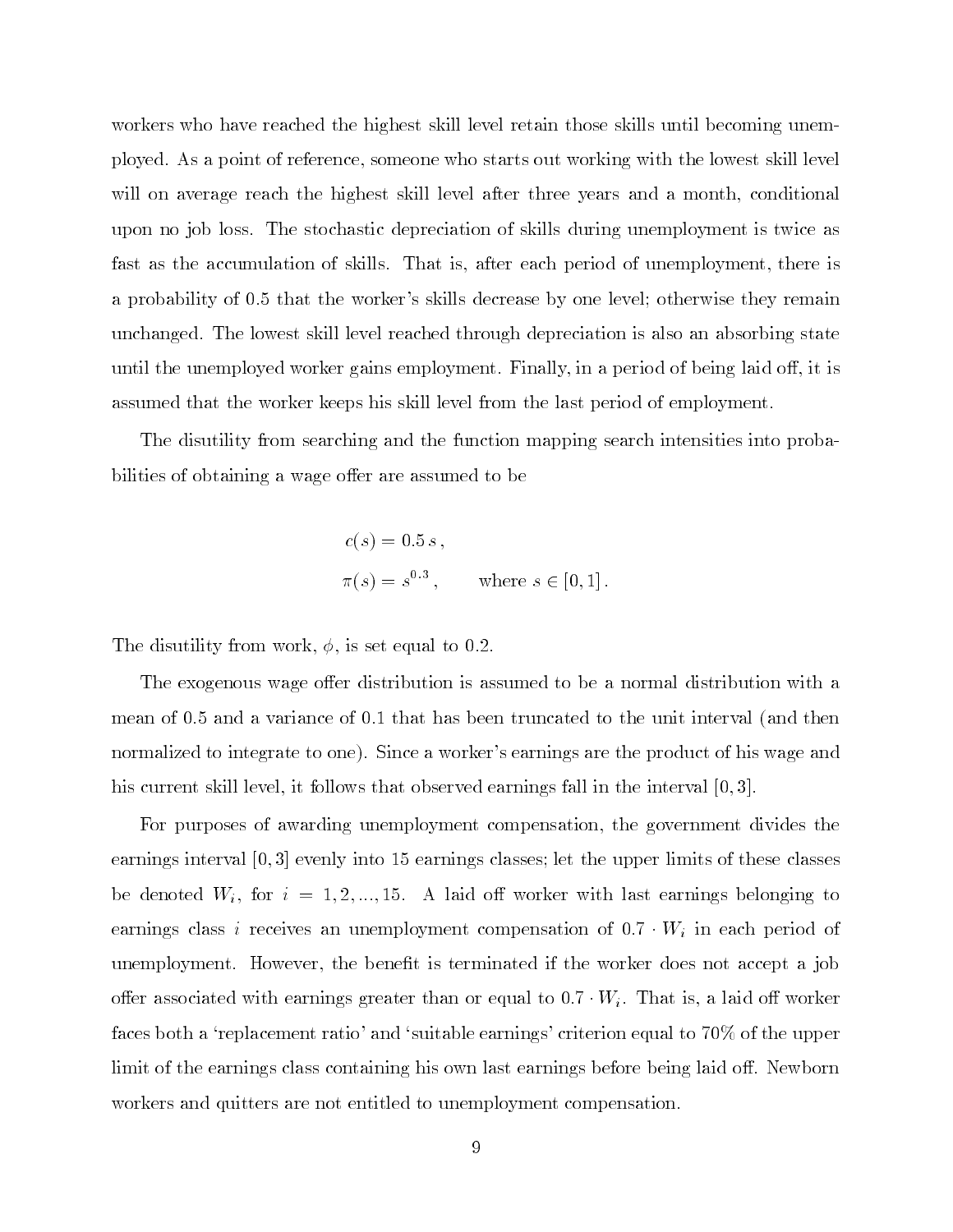#### 4. Economic Forces at Work

Given the calibration above, the tax rate that balances the government budget is  $\tau =$ 0:0335. To shed light on the workings of this welfare state (WS), we will now contrast its steady state to that of a laissez-faire economy (LF), in which there is no government intervention whatsoever.

|  |  |  |  |  |  | <b>Table 2:</b> Steady state values for the WS economy and the LF economy. |  |
|--|--|--|--|--|--|----------------------------------------------------------------------------|--|
|  |  |  |  |  |  |                                                                            |  |

|                                               | WS           | LF        |
|-----------------------------------------------|--------------|-----------|
| $GNP$ per capita <sup>†</sup>                 | 2.352        | 2.373     |
| Average productivity of employed <sup>†</sup> | 2.532        | 2.533     |
| Average wage of employed                      | 0.882        | 0.878     |
| Average skill level in the population         | 2.839        | 2.864     |
| Unemployment rate                             | 7.11 %       | $6.33\%$  |
| Average duration of unemployment              | $11.6$ weeks | 9.4 weeks |
| Percentage of unemployed at a point in        |              |           |
| time with spells so far $\geq 6$ months       | 14.0 $%$     | 4.7 $%$   |
| Percentage of unemployed at a point in        |              |           |
| time with spells so far $\geq 12$ months      | $5.1\%$      | $0.3\%$   |
| Discounted expected net consumption           |              |           |
| of a newborn worker <sup>#</sup>              | 837.6        | 844.4     |

<sup>y</sup> GNP and average productivity are computed for the 2-week period.

<sup>z</sup> The discounted stream of consumption is net of disutility of searching and working.

Table 2 shows that the two economies have very similar steady states. Both their production and average skill levels are indistinguishable, and the unemployment rate is only eight tenths of a percentage point higher in the WS economy. As a welfare measure, the discounted expected net consumption stream of a newborn worker differs by less than six weeks of per capita GNP (three 2-week periods). We conclude that the efficiency costs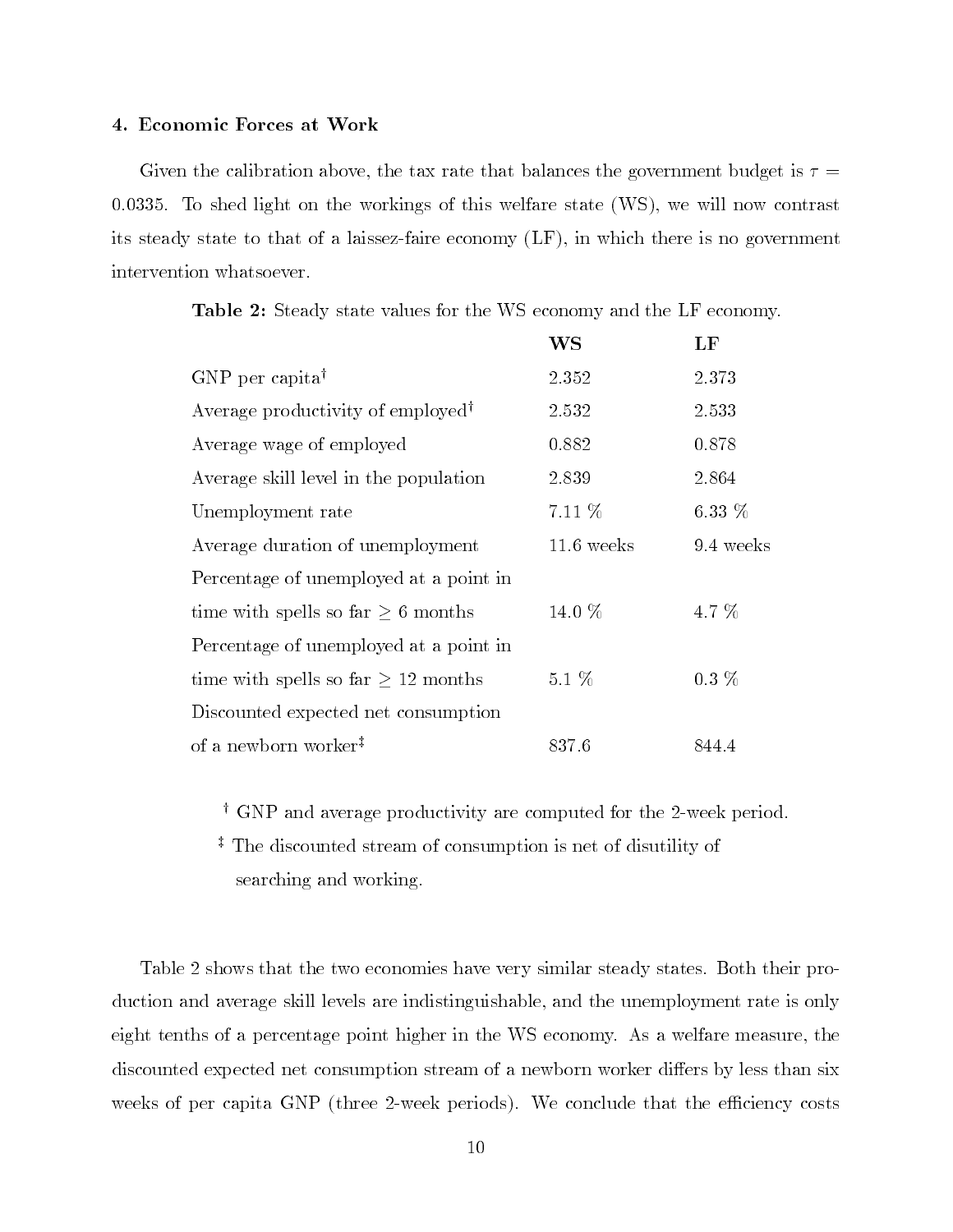associated with the welfare system are relatively small. However, behind these numbers lurk important differences in unemployment dynamics. It is true that the average unemployment spell is very similar across the two economies: 11.6 weeks in the WS economy as compared to 9.4 weeks in the LF economy. But the WS economy has considerably more dispersion in the duration of unemployment spells, as indicated by the fractions of longterm unemployed at any point in time. The percentage of currently unemployed workers with spells to date greater than or equal to 6 months (12 months) is 14.0  $\%$  (5.1  $\%$ ) in the WS economy as compared to 4.7 % (0.3 %) in the LF economy.



Figure 2. Reservation wages in the WS economy of unemployed workers with unemployment compensation.The reservation wages are drawn as a function of theunemployed workers' current skills and their last earnings before being laid off.

Let us now explore the similarities and differences between the WS economy and the LF economy by first looking at unemployed workers' behavior in terms of reservation wages and search intensities. The reservation wages in the WS economy of unemployed workers receiving unemployment benefits are depicted in Figure 2. The reservation wages are graphed as a function of the unemployed workers' current skills and their last earnings before being laid off. Not surprisingly, the reservation wage is a positive function of last earnings, which determine the level of unemployment compensation. For example, the reservation wage of someone with the lowest skill level of one, but with the highest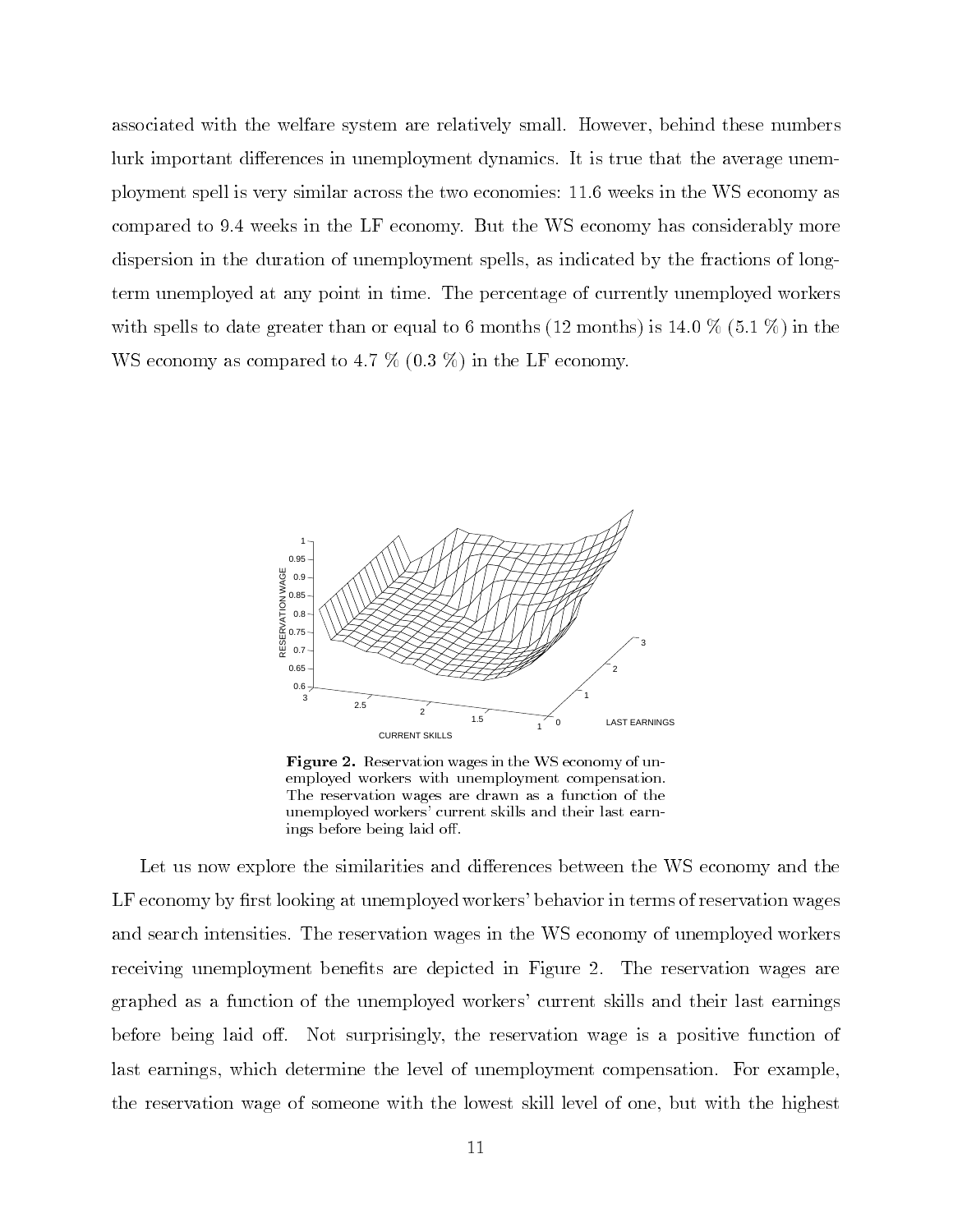possible last earnings, is 0.95. This is an example of a worker who once had attained a high skill level while making a wage at the top of the wage distribution. If such a worker with a high unemployment benefit happens to lose all his skills due to a prolonged period of unemployment, he will be extremely picky in terms of the wage offers he will accept. For the same reason, this worker will also be unwilling to expend too much energy in searching for a new job. As can be seen in Figure 3, the optimal search intensity of suchaworker is a mere 0.04.



Figure 3. Search intensities in the WS economy of unemployed workers with unemployment compensation. The search intensities are drawn as a function of the unemployed's current skills and theirlast earnings before being laid off.

Figure 3 shows also how the search intensity is lower for unemployed workers with benets and high current skills that have not yet deteriorated due to unemployment. These workers feel constrained by the government stipulated 'suitable earnings'. In fact, they choose their reservation wages in Figure 2 mostly to avoid violating the rules that qualify them for unemployment compensation. For them, it is not worth losing a generous unemployment benefit in order to search for a better wage at their own expense. Since the potential benefits of job search are thereby reduced, these unemployed workers respond by reducing their search intensity and so lowering the utility cost of searching.<sup>8</sup>

 $\degree$  As described, the 'suitable earnings' criterion has both a negative and a positive effect upon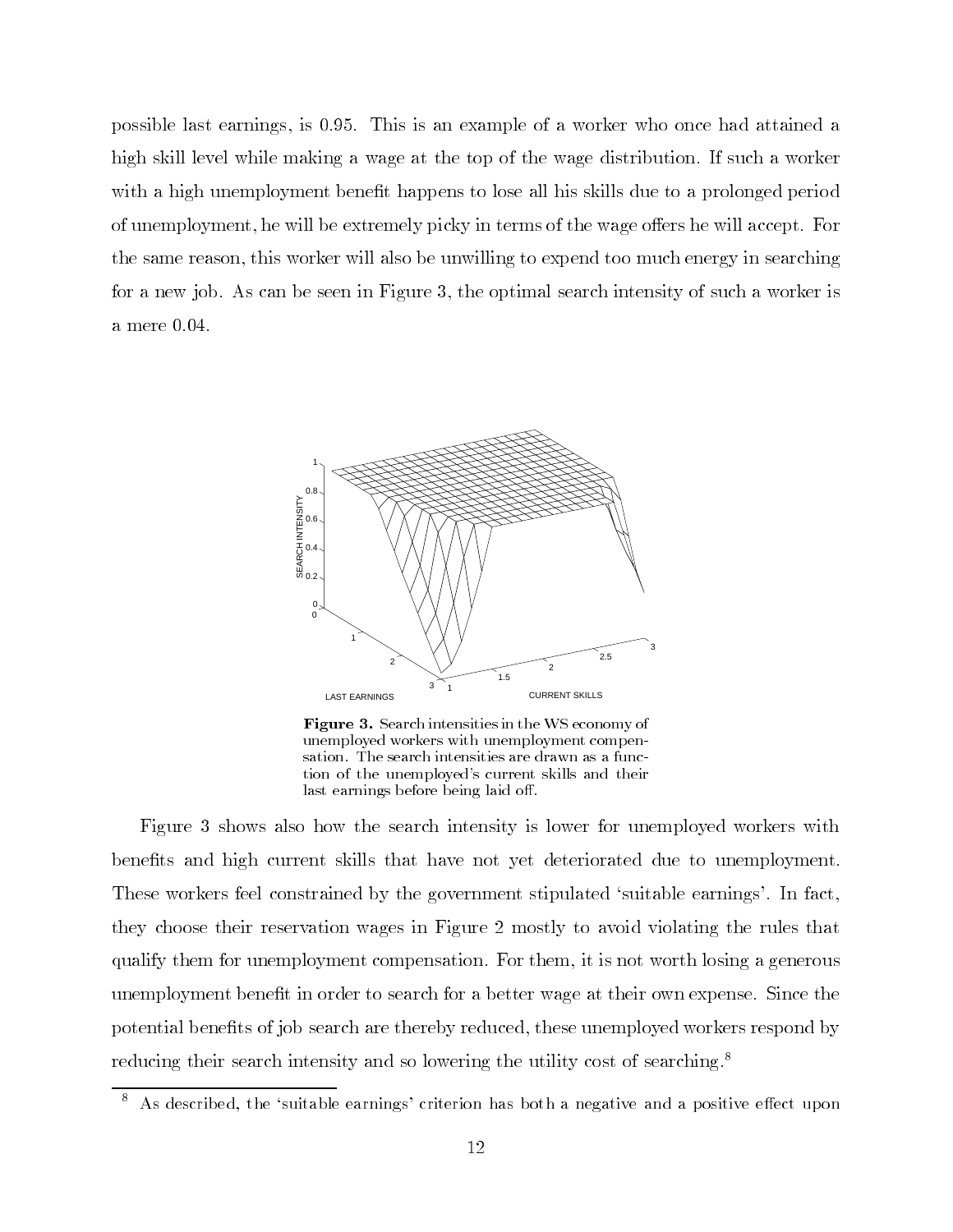

 $\bf{r}$  requestration wages of unemployed workers without benefits drawn as a function of their current skills. The solid line describes the WS economy and the dashed line refers to the LFeconomy.

Unemployed workers without benets in the WS economy and the unemployed in the LF economy prefer to choose the maximum search intensity of one. Their reservation wages can be found in Figure 4. Contrasting Figure 4 to Figure 2 for the WS economy, the reservation wage of an unemployed worker without benets is always less than or equal to the reservation wage of an unemployed worker with benefits, for any given skill level. Unemployment spells are of course more costly to the unemployed without unemployment compensation. Across the WS and the LF economies, there is a slight tendency for higher reservation wages in the WS economy. An unemployed worker without benefits in the WS economy takes into account the future potential benefits from the unemployment compensation program. It is important for the worker to be vested at a high wage rate in the event of being laid off. The U-shaped pattern for reservations wages in Figure 4 emerges from the depreciation and accumulation of skills. On the one hand, at the lower

the unemployment level. The induced moderation of unemployed workers' reservation wages tend to decrease unemployment while any reduction in search intensities increases unemployment. The former effect outweighs the latter one in the current calibration, and the steady state unemployment rate in the WS economy would be one percentage point higher without the 'suitable earnings' criterion.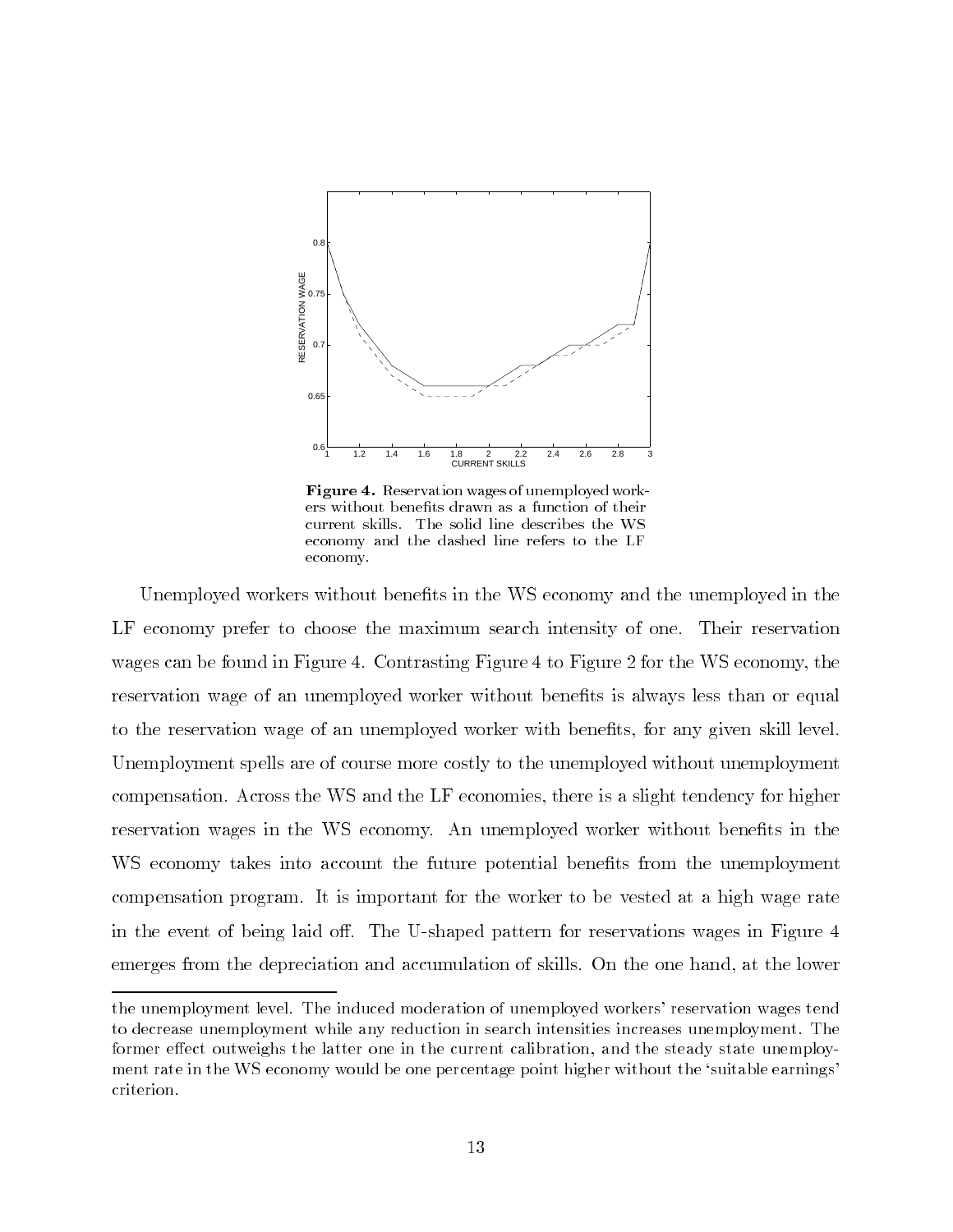end of the skill spectrum, unemployed workers have less to lose in terms of skills from an extended period of unemployment. They therefore tend to choose higher reservation wages as compared to unemployed workers with skills in the intermediate range. On the other hand, at the upper end of the skill spectrum, the potential for further skill accumulation becomes smaller and the emphasis shifts towards the search for higher wages, i.e., the reservation wage curve starts to slope upward.

As pointed out earlier in Table 2, the different reservation wage and search intensity policies in the WS and the LF economy have only a minor impact on the steady state outcomes. But there remains an important difference in the underlying dynamics for unemployment. Let us take a look at Figures 5.a and 5.b, which depict the distributions of unemployment over the unemployed workers' current skills and last earnings. These figures share two prominent features. First, there is a peak of unemployment at the lowest skill level and the lowest earnings class. This peak is solely composed of newborn workers who have not yet found a first job. (There cannot be any laid off workers in this category since the smallest reservation wage would generate earnings at all skill levels which are in excess of this earnings class.) Second, both gures display a downward sloping hill at the higher earnings.

To a large degree, the downward sloping hills in Figures 5.a and 5.b reflect a flow of workers who become unemployed at the highest skill level and work themselves through the distribution. For every period that a worker remains unemployed, there is a risk of losing skills. That is, unemployed workers are over time sliding down the hill in the skill dimension. But we also see how the height of the hill drops when moving towards lower skill levels, which tells us that more and more of the unemployed workers have found and accepted new jobs. Less noticeable to the naked eye is that the hill shrinks faster for the LF economy as compared to WS economy. This accounts for the fact that unemployment has virtually vanished in the LF economy when we reach the lowest skill level (at the upper end of last earnings), while some unemployment still survives at this end point in the WS economy. As we have seen above, the generous unemployment compensation in the WS economy has the effect of decreasing search intensities and increasing reservation wages.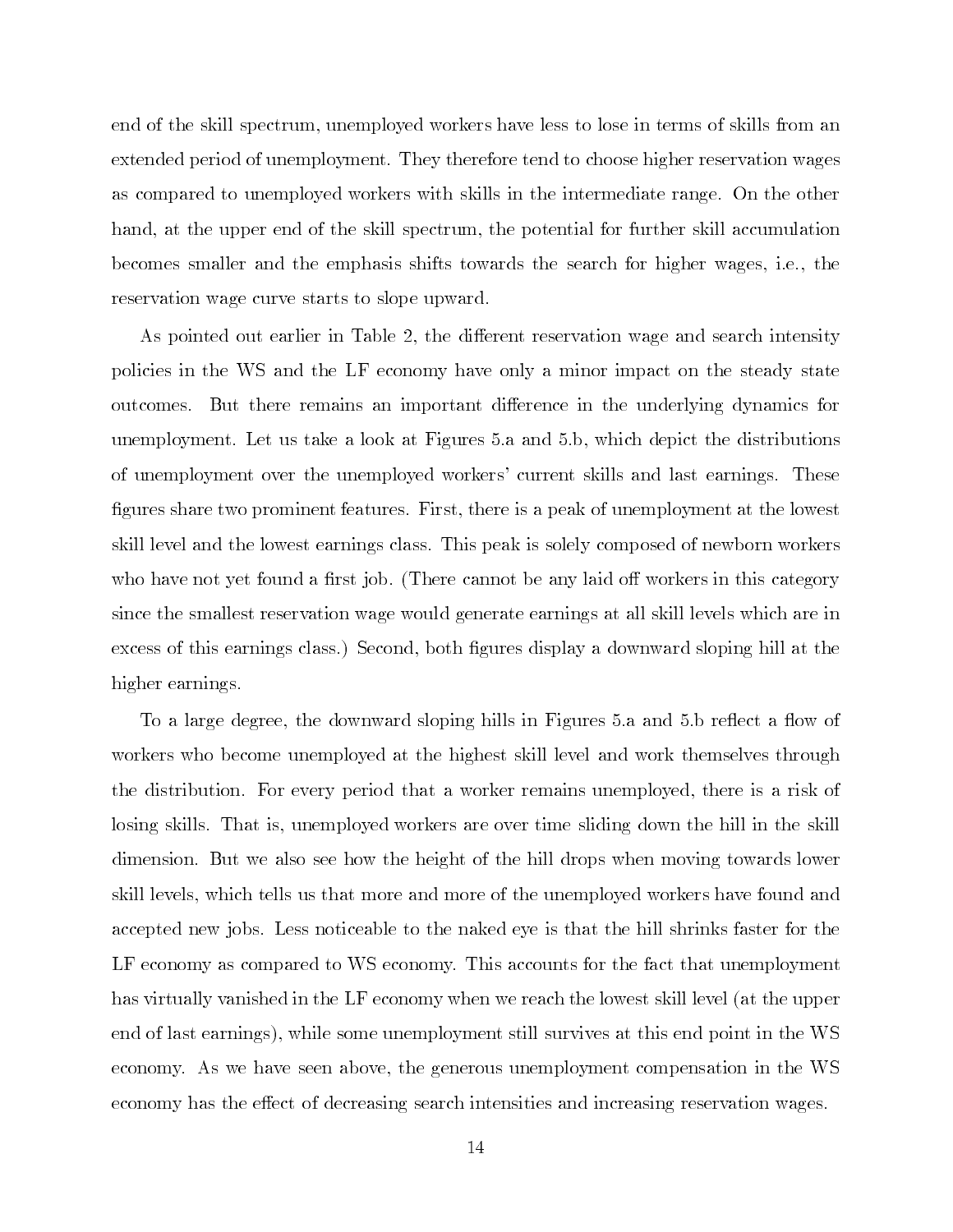

Figure 5.a. How unemployment in the WS economy is distributed over the unemployed workers'current skills and last earnings.



Figure 5.b. How unemployment in the LF economy is distributed over the unemployed workers'current skills and last earnings.

The effects of different search behavior in the LF economy and the WS economy are illustrated in Figure 6. The figure follows a cohort of workers who lost their jobs after having reached the highest skill level. At different lengths of the unemployment spell, the curves show the fraction of still unemployed workers who gain employment in the current 2-week period (`hazard rate'). The dashed curve pertains to the LF economy without any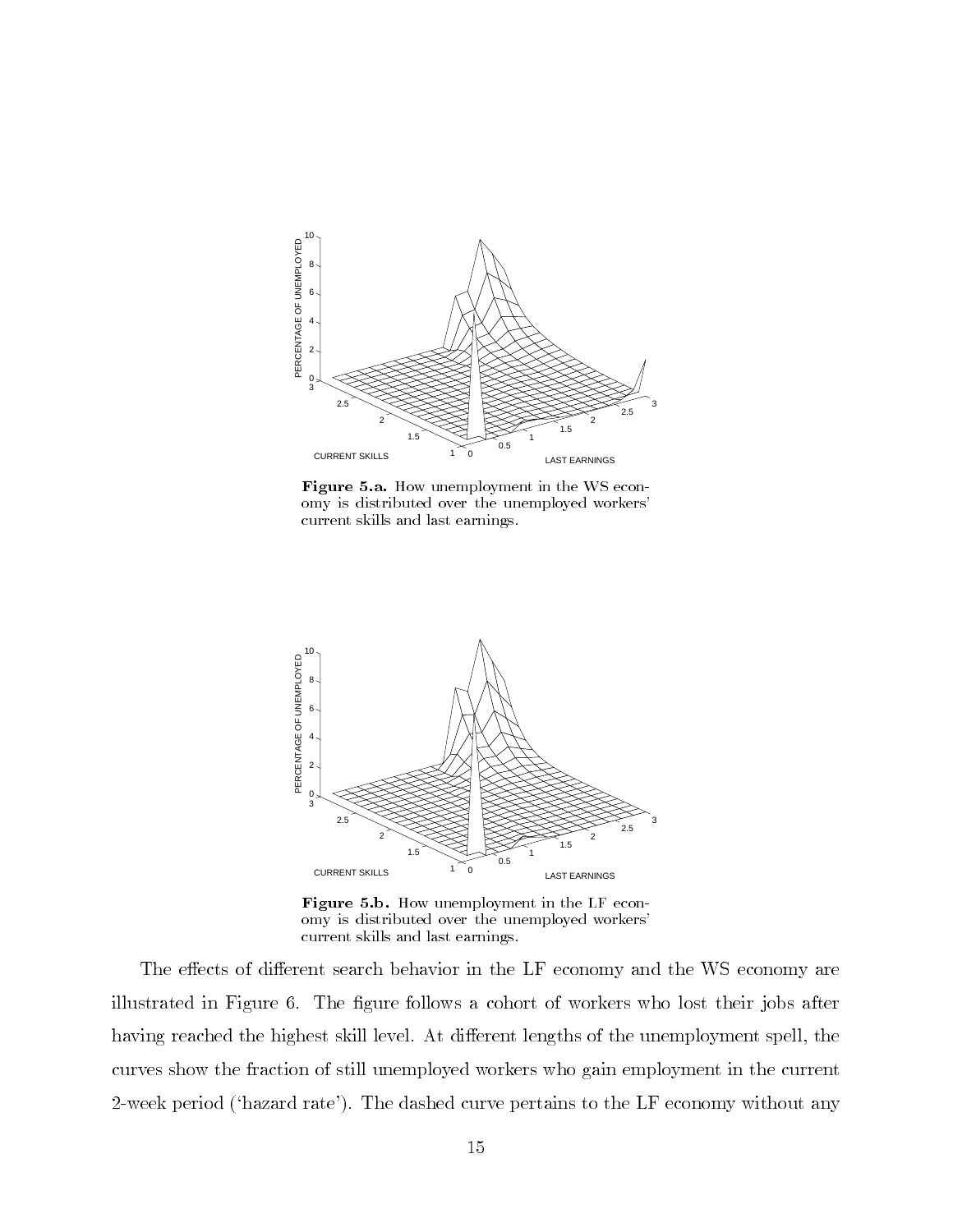unemployment compensation benefits. Since all unemployed workers in the LF economy choose the highest search intensity, the shape of the curve is solely determined by how reservation wages vary with skill levels. Recall from Figure 4 that reservation wages must initially be decreasing when skills start depreciating from the maximum level. That is, over time, unemployed workers become more and more concerned about additional losses of skills. Their willingness successively to reduce their reservation wages explains the rising hazard of gaining employment during the first year of unemployment. After a year, the remaining unemployed have lost enough of their skills that further losses are less of a concern to them. Their increasing reservation wage policy in Figure 4 translates into a falling hazard of gaining employment in Figure 6. The hazard of gaining employment in any given 2-week period levels out at 13.8 % in the LF economy.



Figure 6. The hazard of gaining employment as a function of the length of the unemployment spell,given an initial skill level equal to the highest one.The curves show the fraction of still unemployedworkers who gain employment in any given 2-weekperiod after the lay off. The dashed line pertains to the LF economy; the solid and dotted lines referto the WS economy with the workers' last earningsbelonging to the third highest earnings class and thehighest earnings class, respectively.

The solid line in Figure 6 traces the corresponding hazard of gaining employment for a cohort of workers who become unemployed at the highest skill level in the WS economy with their last earnings in the third highest earnings class. This group of workers is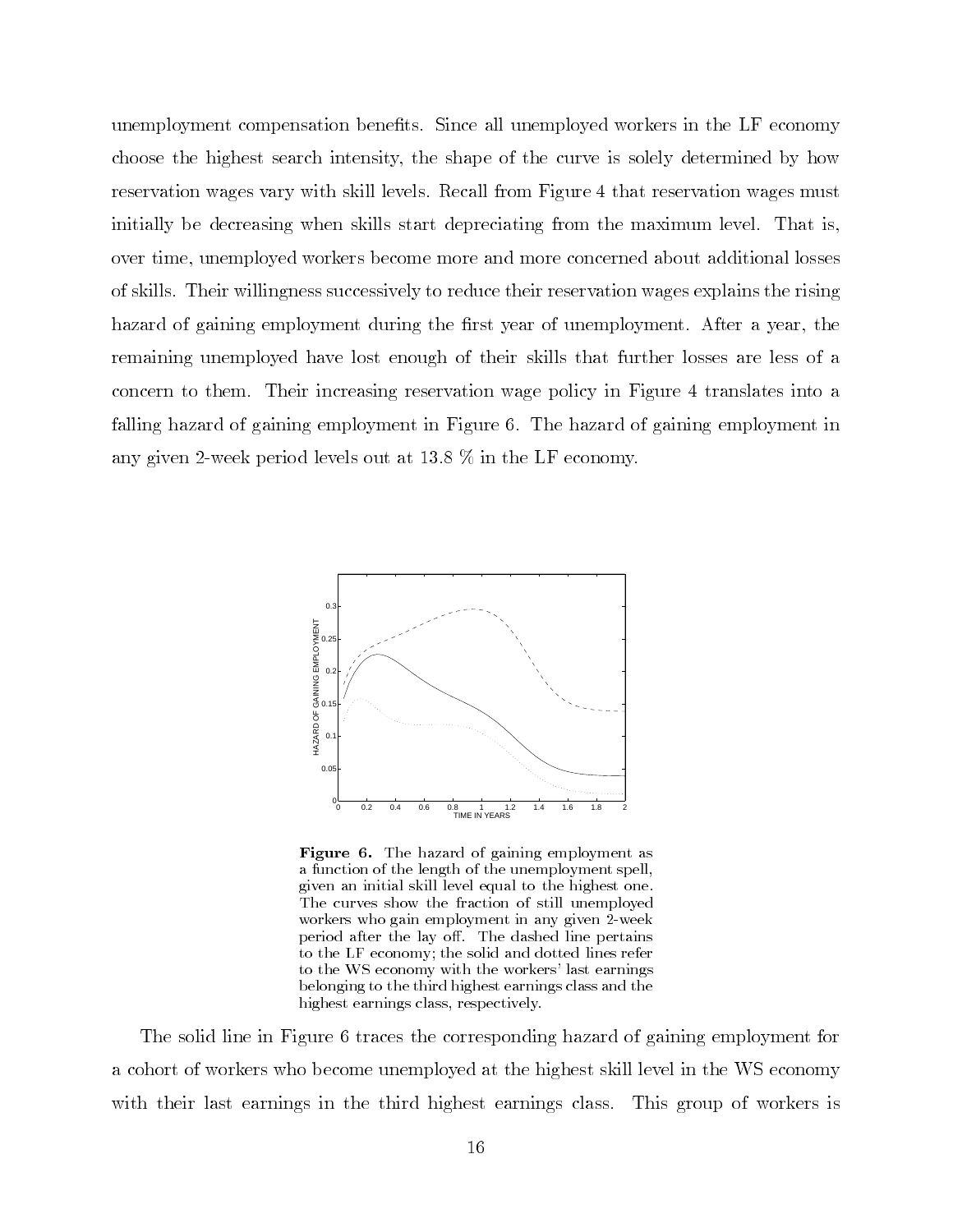the most numerous one in a steady state, comprising roughly one third of all employed workers. Over the first four months, the hazard of gaining employment is quite similar to that in the LF economy, but thereafter diverges considerably. A long-term unemployed worker in the WS economy becomes disillusioned, and his prospect of finding a job seems less attractive over time as compared just to living on his unemployment compensation benefits. As a result, the worker is both raising his reservation wage and reducing his search intensity, as earlier shown in Figures 2 and 3. The hazard of gaining employment finally settles down to 3.9 %, which is much smaller than the 13.8 % in the LF economy. The third dotted line in Figure 6 shows the hazard of gaining employment if the cohort of laid off workers had last earnings in the highest earnings class. With these even more generous unemployment benets, the hazard function is naturally lower, and it converges to a low of 1.1 %. Fortunately, these potential incentive problems have only a small impact on the steady state of the WS economy, as earlier shown in Table 2. Loosely speaking, the incentive problems are minor thanks to the relatively low average duration of unemployment.

#### 5. A Transient Economic Shock

The unemployment dynamics described in the previous section make the WS economy more vulnerable to economic shocks. This section demonstrates how a transient shock can cause a prolonged period of long-term unemployment in the WS economy while the LF economy is more resilient. Specically, we will trace out both economies' responses to an unexpected transient unemployment shock. We assume that once and for all, the normal lay off rate of 0.009 rises 20-fold to 0.18 in a single 2-week period at time 0 in the following figures. Also, everyone who becomes unemployed in this particular period immediately loses 75 % of his accumulated skills. After this one-period shock, both economies once again experience the normal lay off rate and rates of skill depreciation and accumulation. All policy parameters such as taxes and the unemployment compensation program are kept constant throughout the experiment, which means that the workers' decision rules stay the same over time, and that the economies will eventually return to their steady states.<sup>9</sup>

 $^\circ$  -Let us assume that the extra government expenditures on unemployment compensation in the  $^\circ$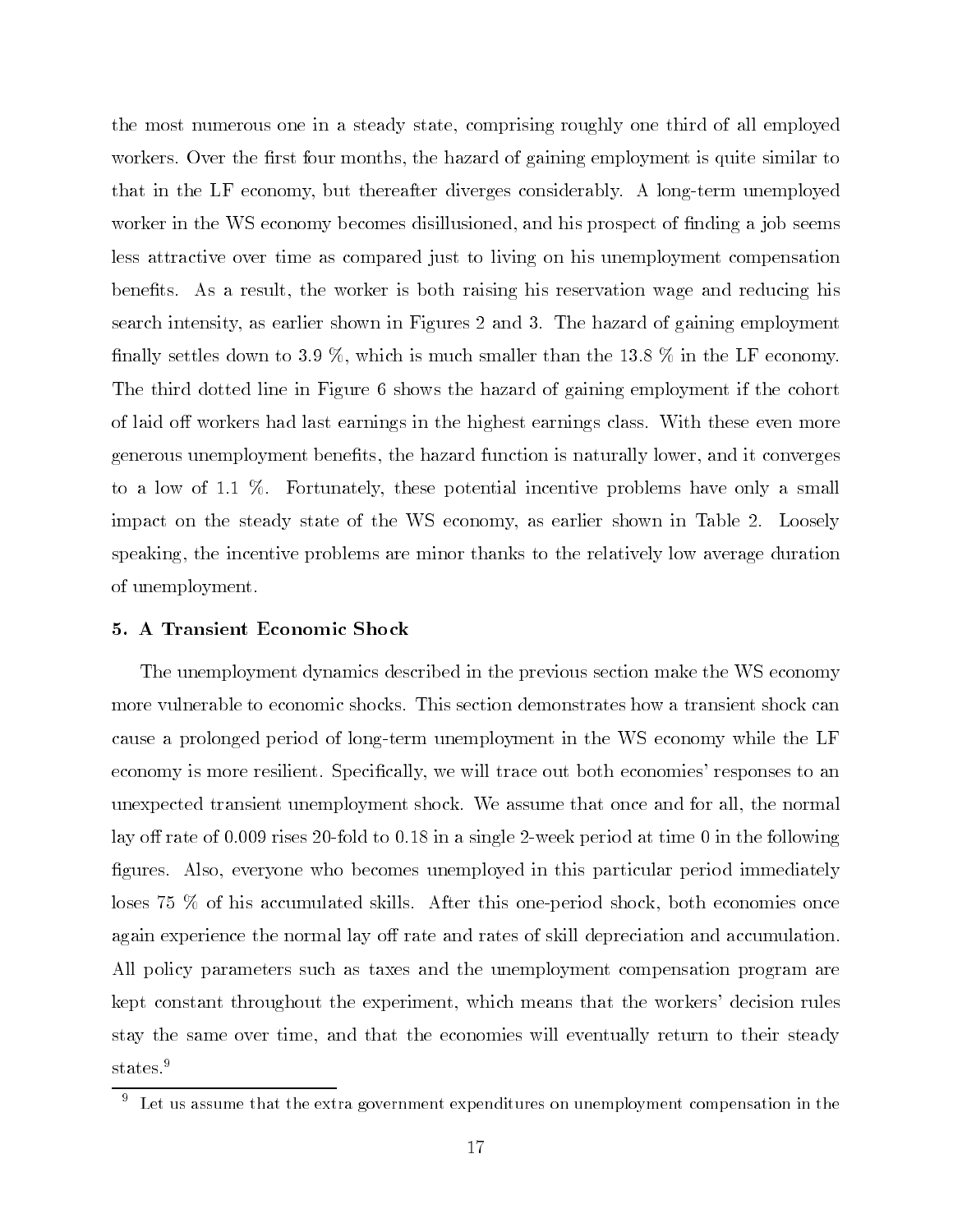

Figure 7. Response in unemployment. The solid line describes the WS economy and the dashed linerefers to the LF economy.

As can be seen in Figure 7, the unemployment rates in both economies jump up initially by roughly 16 percentage points. However, the unemployment rates take very different paths thereafter. In the LF economy, the high unemployment rate dies out pretty quickly when the unemployed workers 'bite the bullet' and search intensively for less well-paying jobs as compared to their lost earnings.10 In contrast, the WS economy is plagued by a prolonged period of unemployment since the unemployed workers with their depreciated skills have difficulty finding jobs that dominate their unemployment compensation based on past earnings. Besides their higher reservation wages, these workers also reduce search intensities to balance the small prospective gains from search against the utility costs associated with search.

WS economy are financed by levying lump-sum taxes.

<sup>10</sup> Readers might be curious about the oscillation in the unemployment response in the LF economy. This outcome is due to the U-shaped reservation wage policy in Figure 4. Workers who suddenly find themselves unemployed in the intermediate skill range are accepting low wages with the intention to quit after having accumulated some skills. Thus, unemployment in the second year falls below the steady state rate, and rises thereafter once again above the level of unemployment in the steady state before settling down.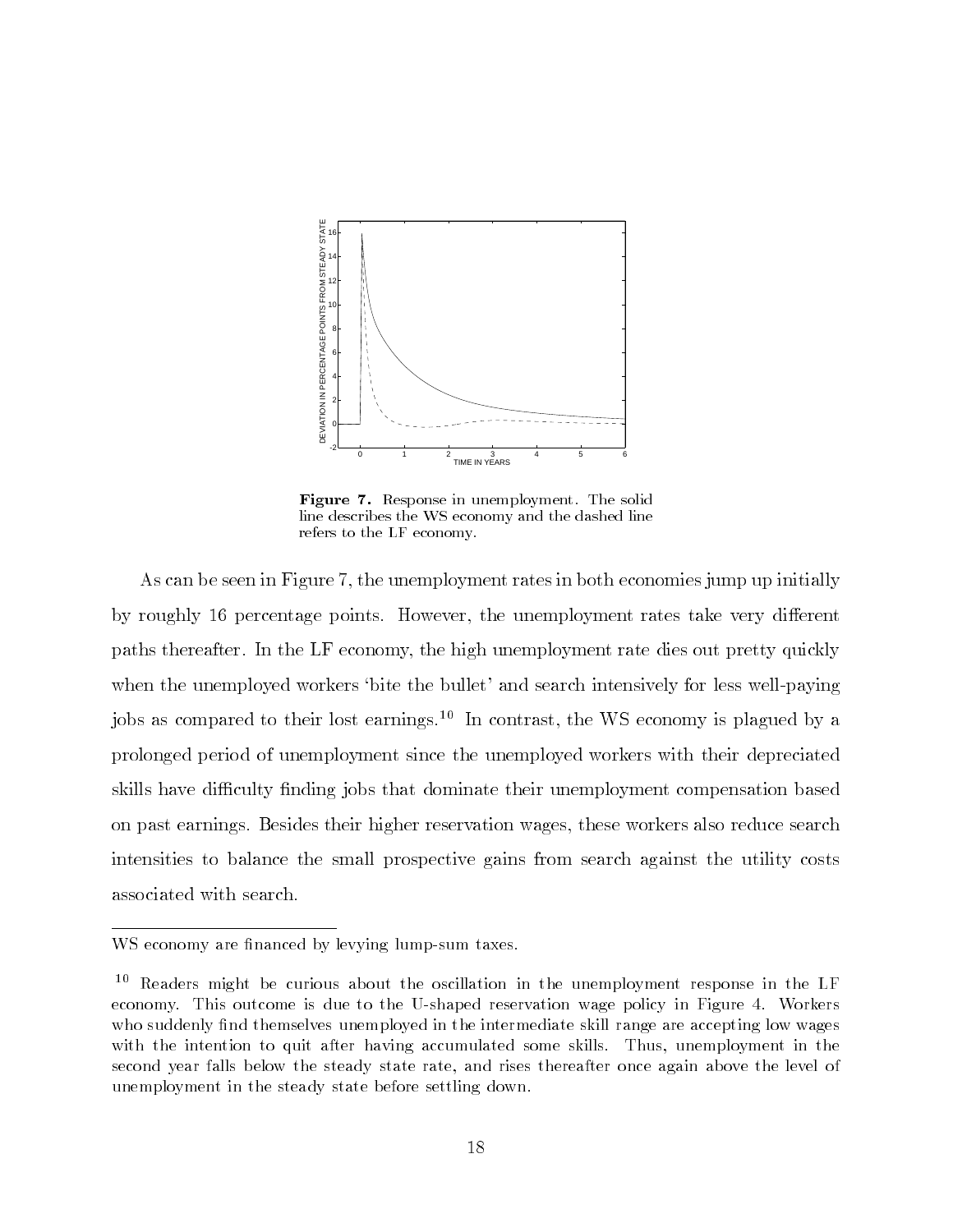

Figure 8.a. Response in the decomposition of the unemployed in the WS economy with respect to thelength of their unemployment spells so far. The percentage of unemployed workers with at least 6 months(12 months) of unemployment to date is below the solidline (dashed line). The percentage above the solid lineis then unemployed workers who have until now beenunemployed for less than 6 months.



Figure 8.b. Response in the decomposition of the unemployed in the LF economy with respect to thelength of their unemployment spells so far. The percentage of unemployed workers with at least 6 months(12 months) of unemployment to date is below the solidline (dashed line). The percentage above the solid lineis then unemployed workers who have until now beenunemployed for less than 6 months.

The drawn out unemployment response in the WS economy is naturally associated with longer unemployment spells. Figures 8.a and 8.b show how long-term unemployment gradually emerges after the shock. At any point in time, the gures decompose unemployment into the fraction of unemployed workers who have to date been unemployed for at least one year (below the dashed line), those who have so far suffered unemployment of less than a year but at least 6 months (between the solid line and the dashed line), and those who have until now been unemployed for less than 6 months (above the solid line). Not surprisingly, both of the first two measures of unemployed fall at the time of the shock. since there is a flood of newly laid off workers into unemployment. The two measures then rise predictably after 6 months and 12 months, respectively. The problem of long-term unemployment in the WS economy shows up starkly in Figure 8.a. At the peaks of the two long-term unemployment measures, there is first a fraction of 61.8  $\%$  of all unemployed workers being unemployed for at least half a year, and later 47.8 % of all unemployed have to date experienced unemployment for a year or more. In contrast, the corresponding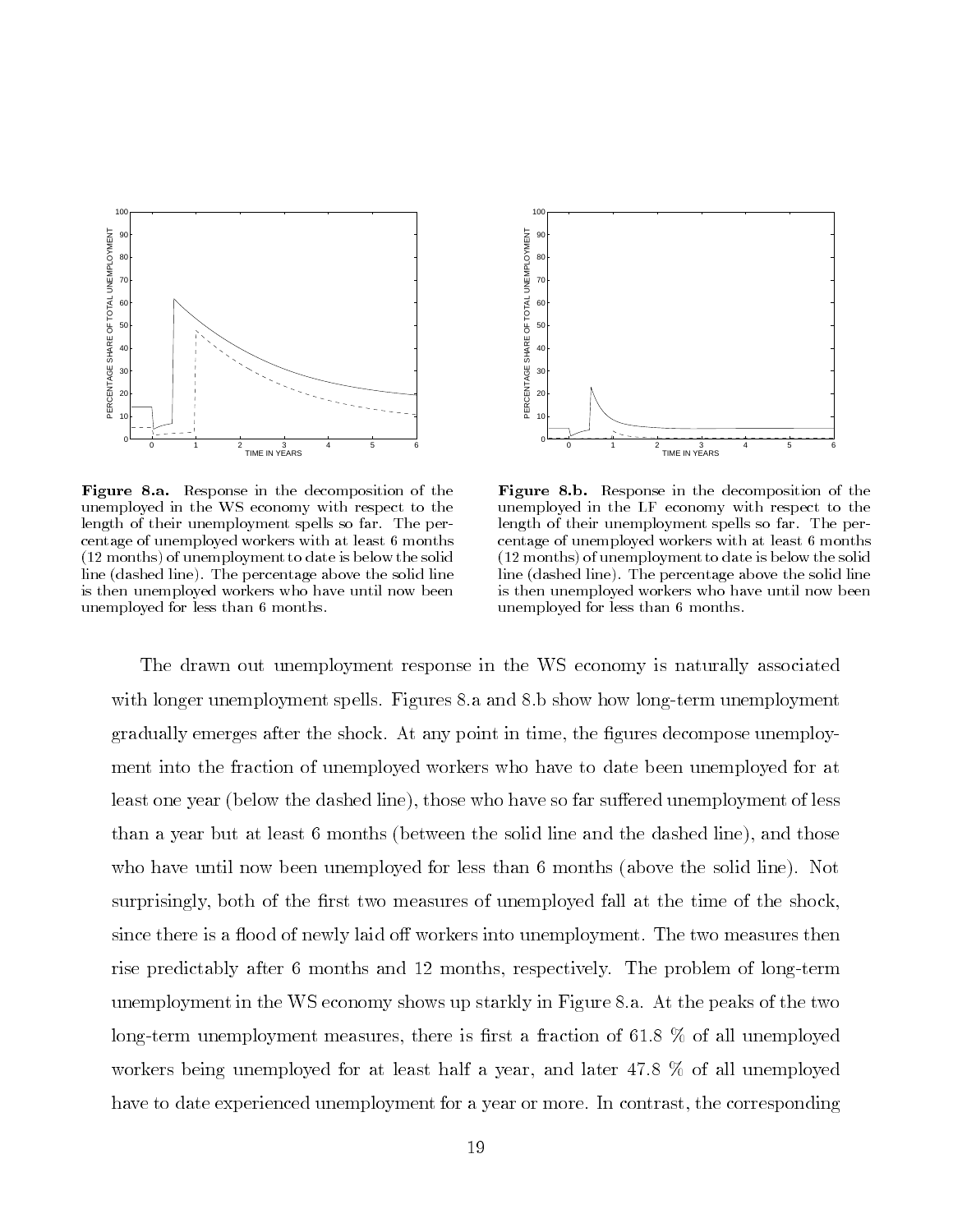numbers for the LF economy in Figure 8.b are 22.9 % and 3.5 %, respectively. Besides the lower incidence of long-term unemployment, the LF economy shows hardly any persistence in the fractions of long-term unemployed as compared to the WS economy.

The exogenous jump in the lay off rate and the accompanying depreciation of workers' skills affect the economies' GNP adversely. Figure 9 shows a sharp drop of around 17  $\%$ in GNP. The faster recovery in the LF economy as compared to the WS economy is due to the fact that its labor force is returning to work more quickly. Besides a more sluggish GNP, the resulting long-term unemployment in the WS economy has a negative impact on the economy's stock of human capital. Figure 10 shows how the average skill level of all workers continues to decline in the WS economy after the initial shock, and how rebuilding takes much more time as compared to the LF economy.



Figure 9. Response in GNP. The solid line describes the WS economy and the dashed line refers to the LFeconomy.



Figure 10. Response in average skill level of all agents. The solid line describes the WS economy and the dashedline refers to the LF economy.

A conceivably misleading measurement of the economies' performances is the change in average productivity of employed workers. According to Figure 11, the average productivity in the WS economy suffers a drop by at most  $5.4\%$  while the drop is faster and deeper in the LF economy, with a largest decline of 8.6 %. The explanation for this difference is that laid off workers with depreciated skills return to employment much faster in the LF economy, while they are slowly phased in to the WS economy. The long-term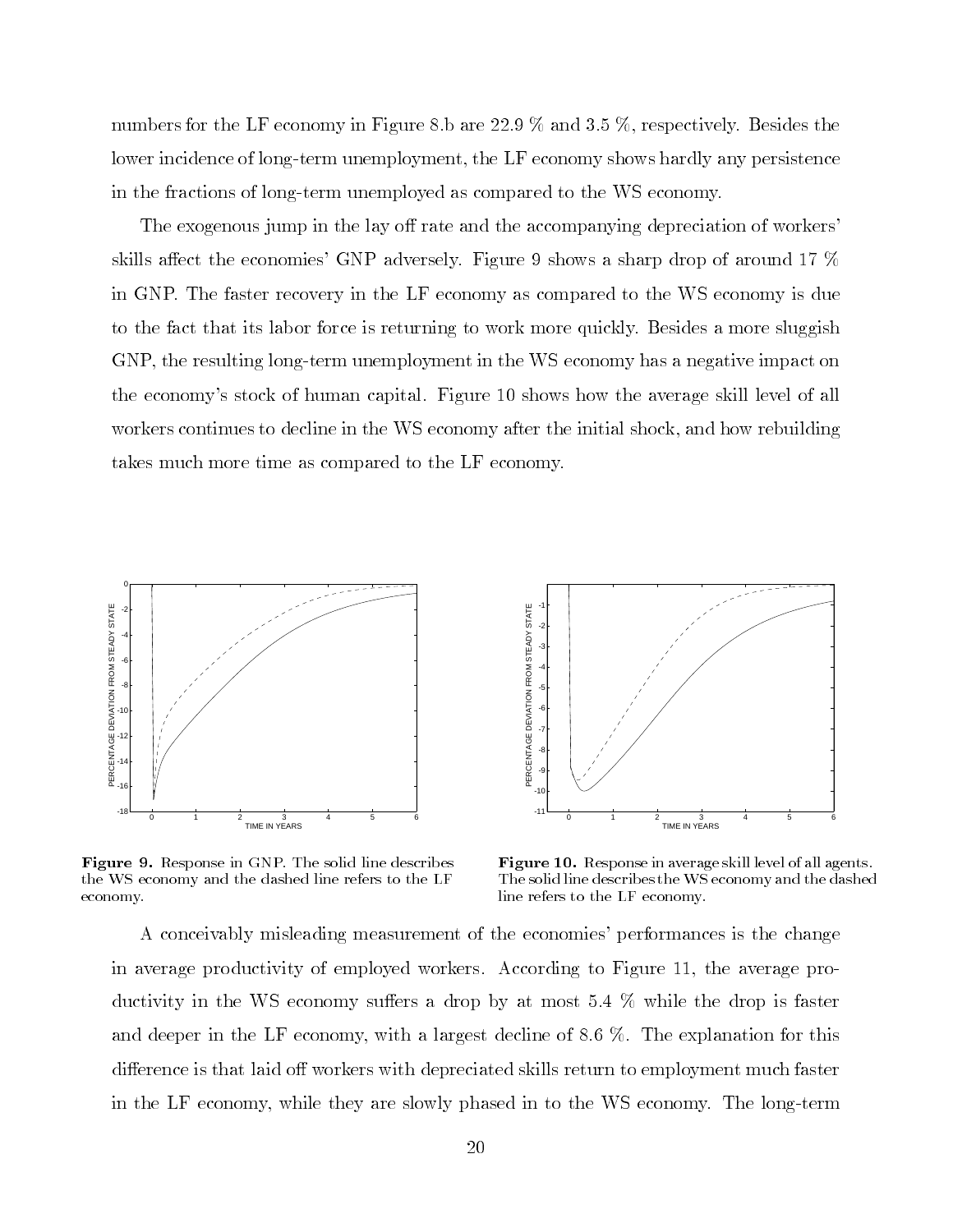unemployment in the WS economy is in this way concealing the severity of the exogenous shock to workers' skills. Finally, the budgetary impact of the shock on the WS government is displayed in Figure 12. The deficit reaches a high of  $12.6\%$  as a share of steady state GNP, and is persistent due to the economy's unemployment problems.



Figure 11. Response in average productivity of employed. The solid line describes the WS economy andthe dashed line refers to the LF economy.

#### 6. Persistent Economic Turbulence



With this definition of economic turbulence, the earlier steady state serves as a benchmark case with zero variance. Recall that our earlier assumption was that a newly laid



Figure 12. Response in government nances in the WS economy.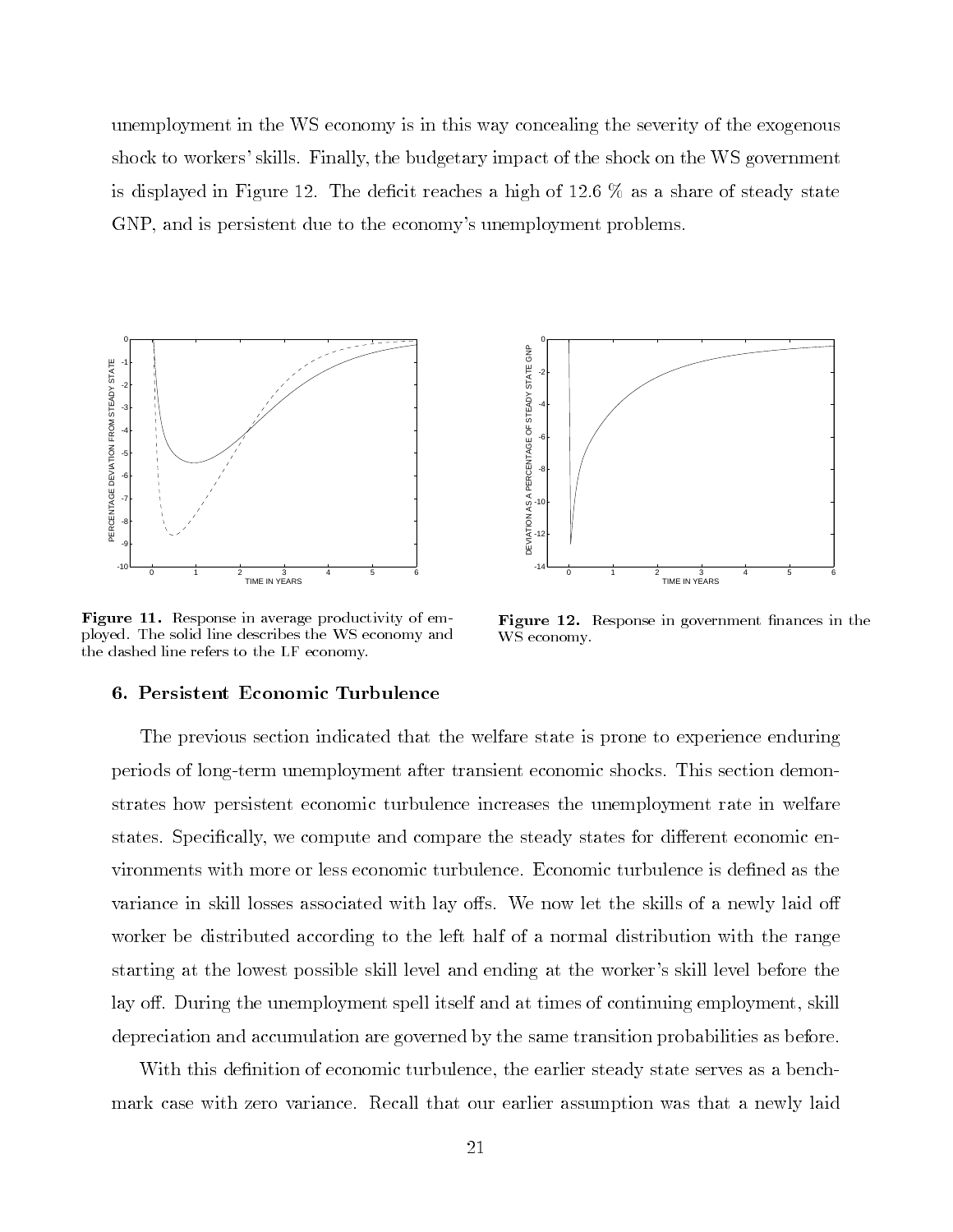off worker kept his skill level from last period of employment. Let us now consider three alternative environments with different probability distributions for skills of newly laid off workers, as depicted in Figure 13. The graph is drawn for a worker who had attained the highest skill level of 3 before being laid off. The same distributions apply to a worker with another skill level so long as we rescale the range so that it ends at that particular worker's skill level before the lay off. The exact distributions in Figure 13 are obtained by taking the left side of a normal distribution that is confined to and centered on the unit interval. The solid, dotted, and dashed lines correspond to variances of 0.010, 0.015, and 0.0175, respectively. The left halves of these distributions are then normalized to integrate to one. Finally, since there are only a discrete number of skill levels in the model, the distributions in Figure 13 are transformed into step functions for each kind of laid off workers.



Figure 13. The probability distribution of a worker's skills immediately after a lay off. The range starts at the lowest skill level of 1 and ends at the worker'sskill level before the lay off. (The current graph is drawn for a worker who had attained the highestskill level of 3 before the lay off.) The solid line, dotted line, and dashed line refer to different degrees of economic turbulence indexed by a variance of :010, :015, and :0175, respectively.

Table 3 reports the steady states for the WS economy and the LF economy when assuming alternative degrees of economic turbulence. The unemployment response to increased economic turbulence is strikingly different in the two economies. The steady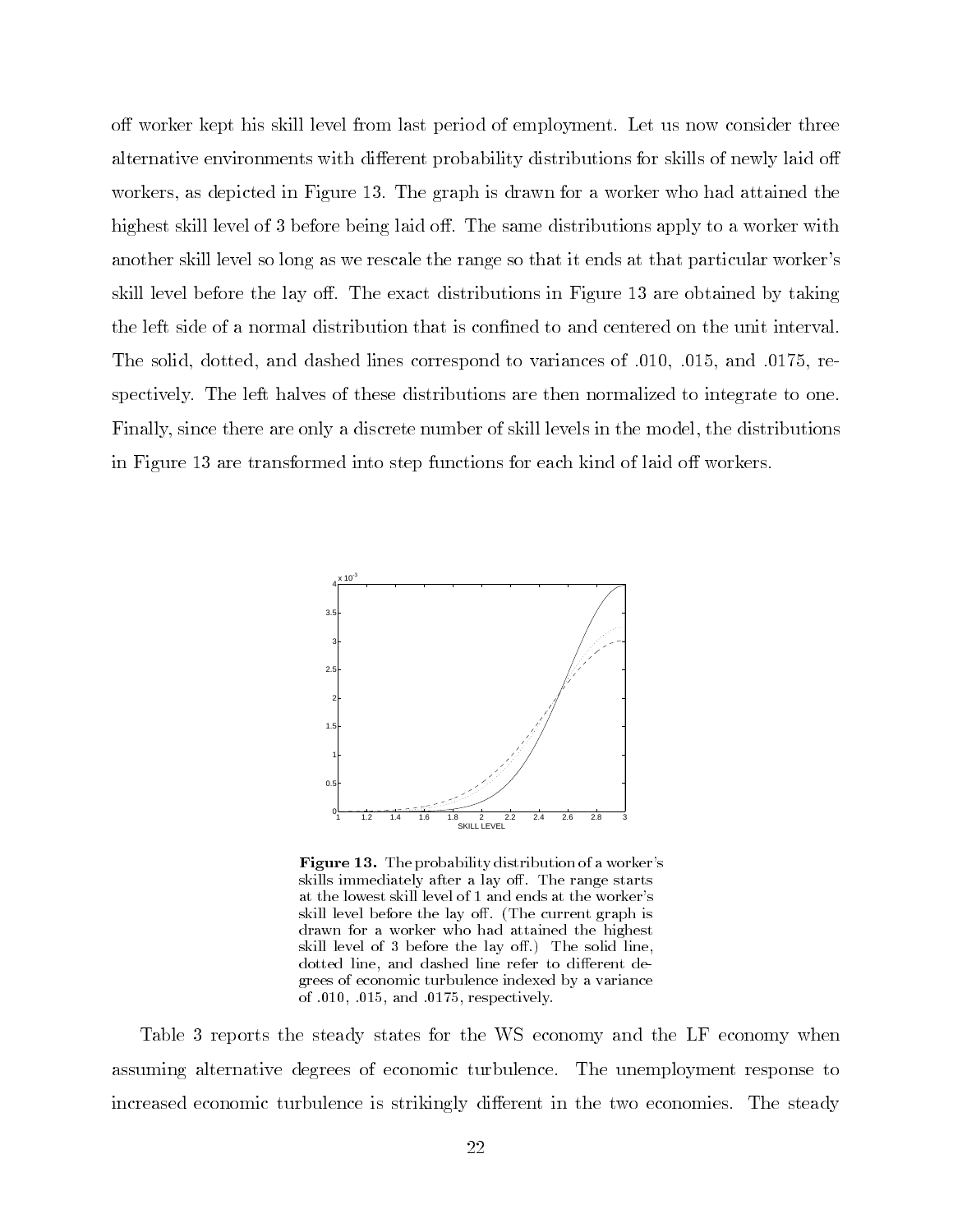states in the LF economy are associated with a slightly lower unemployment rate when economic turbulence increases, i.e., when the variance of skill losses for laid off worker increases. The primary explanation for this is that the greater loss of skills among laid off workers, who have typically accumulated the highest level of skills before the lay off. causes more unemployed workers to end up in the middle skill range where reservation wages are the lowest as indicated in Figure 4. In contrast, the unemployment rate in the WS economy rises sharply in response to increased economic turbulence. The explanation for this is two-fold. First, larger numbers of unemployed workers find themselves with considerable losses of skills while being entitled to generous unemployment compensation benefits. That is, the incentive problems identified earlier by Figure 6 now affect a larger group of unemployed. Second, the larger uncertainties associated with skill accumulation and increased taxes make it even less attractive for an unemployed worker to look for and accept a job, especially if he is currently receiving generous unemployment compensation. As a result, these unemployed workers choose to lower their search intensities and raise their reservation wages. This exacerbates the economy's unemployment problem.

Table 3 shows also that a higher WS unemployment rate in a more turbulent economic environment is accompanied by considerably longer average unemployment spells. In the most turbulent environment, the average duration of unemployment is 24.7 weeks, which is more than twice as long as the 11.6 weeks in the benchmark case without any turbulence. Moreover, the fractions of long-term unemployed explode in the WS economy. The percentage of currently unemployed workers with spells to date of six months or more rises from 14.0 % in the WS economy without turbulence to 55.2 % in the WS economy with most economic turbulence. Concerning the percentage of unemployed workers with spells to date of one year or more, the corresponding increase for the WS economy is from 5.1 % to 46.1 %. In contrast, the small numbers of long-term unemployed in the LF economy stay virtually unchanged in response to increased economic turbulence.

Since economic turbulence is modelled in the form of risk of more skill losses at a moment of lay off, it follows that a higher degree of turbulence must be associated with welfare reductions. The LF economy in Table 3 posts a 3.5 % reduction in the discounted expected net consumption of a newborn worker when moving from an environment with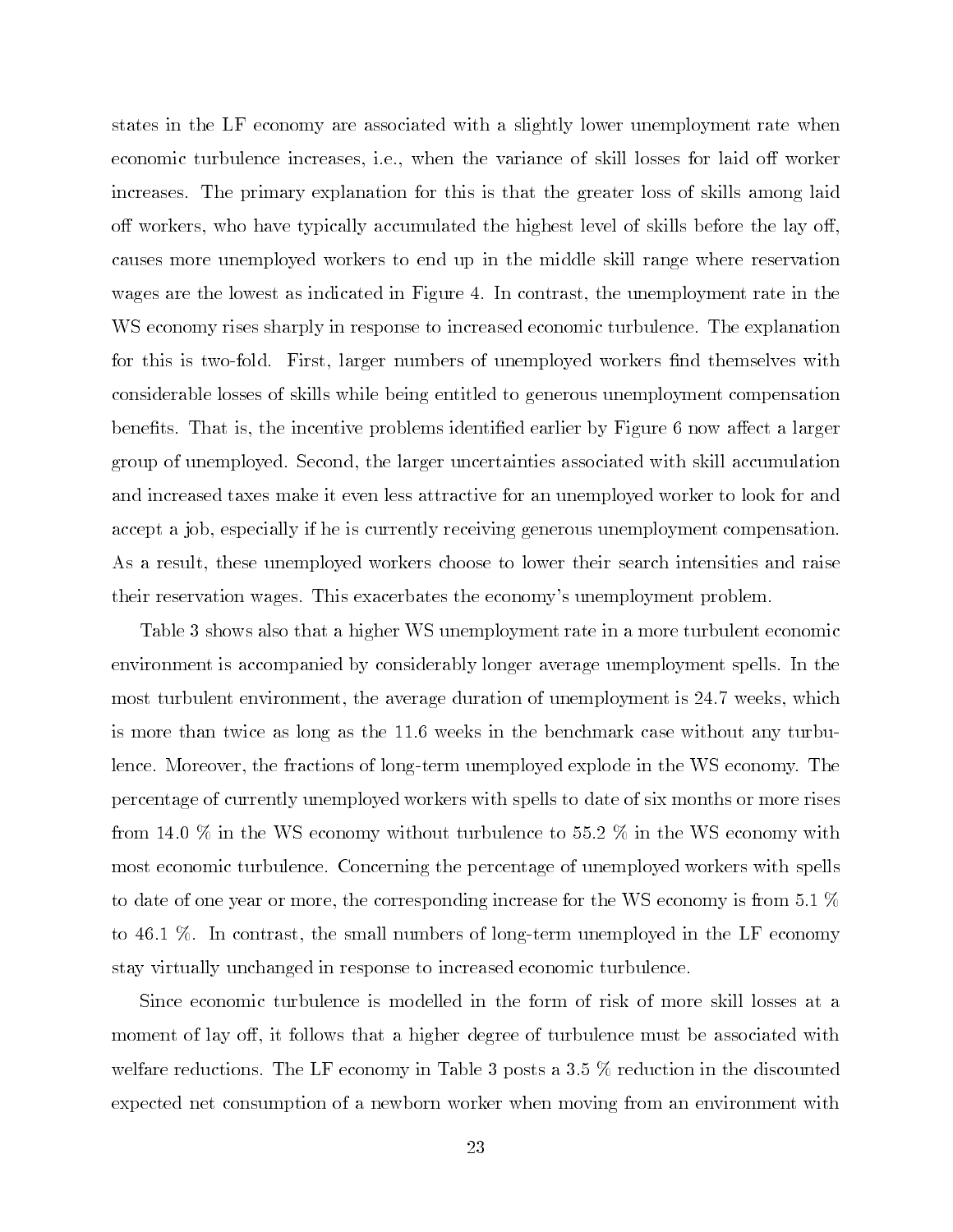|                                                                   |           | Degree of economic turbulence <sup>†</sup> |          |       |          |  |  |
|-------------------------------------------------------------------|-----------|--------------------------------------------|----------|-------|----------|--|--|
|                                                                   |           | $\bf{0}$                                   | .01      | .015  | .0175    |  |  |
|                                                                   |           |                                            |          |       |          |  |  |
| Tax rate $(\%)$                                                   | <b>WS</b> | $3.35\,$                                   | $5.09\,$ | 6.67  | 9.08     |  |  |
| Average productivity of employed <sup><math>\ddagger</math></sup> | <b>WS</b> | 2.532                                      | 2.478    | 2.462 | 2.453    |  |  |
|                                                                   | LF        | 2.533                                      | 2.471    | 2.450 | 2.440    |  |  |
|                                                                   |           |                                            |          |       |          |  |  |
| Unemployment rate $(\%)$                                          | <b>WS</b> | 7.11                                       | 8.24     | 9.93  | 12.53    |  |  |
|                                                                   | LF        | 6.33                                       | 6.09     | 6.04  | 6.02     |  |  |
|                                                                   |           |                                            |          |       |          |  |  |
| Average duration of unemployment                                  | <b>WS</b> | 11.6                                       | $15.0\,$ | 18.8  | 24.7     |  |  |
| (weeks)                                                           | LF        | 9.4                                        | 8.7      | 8.7   | 8.7      |  |  |
|                                                                   |           |                                            |          |       |          |  |  |
| Percentage of unemployed at a point in                            | <b>WS</b> | 14.0                                       | 29.8     | 42.2  | $55.2\,$ |  |  |
| time with spells so far $\geq 6$ months                           | LF        | 4.7                                        | 4.6      | 4.7   | 4.8      |  |  |
| Percentage of unemployed at a point in                            | <b>WS</b> | $5.1\,$                                    | 18.4     | 31.3  | 46.1     |  |  |
|                                                                   |           |                                            | 0.4      | 0.4   | 0.4      |  |  |
| time with spells so far $\geq 12$ months                          | LF        | 0.3                                        |          |       |          |  |  |
| Discounted expected net consumption                               | <b>WS</b> | 837.6                                      | 807.0    | 786.5 | 761.4    |  |  |
| of a newborn worker $\S$                                          | LF        | 844.4                                      | 825.2    | 818.3 | 815.1    |  |  |

Table 3: Steady state values for the WS economy and the LF economy with different degrees of economic turbulence.

- <sup>y</sup> The degree of economic turbulence is indexed by the variance used to compute the distribution of skill losses at lay offs.
- <sup>z</sup> Average productivity is computed for the 2-week period.
- $\sim$  1 ne discounted stream of consumption is net of disutility of searching  $\sim$ and working.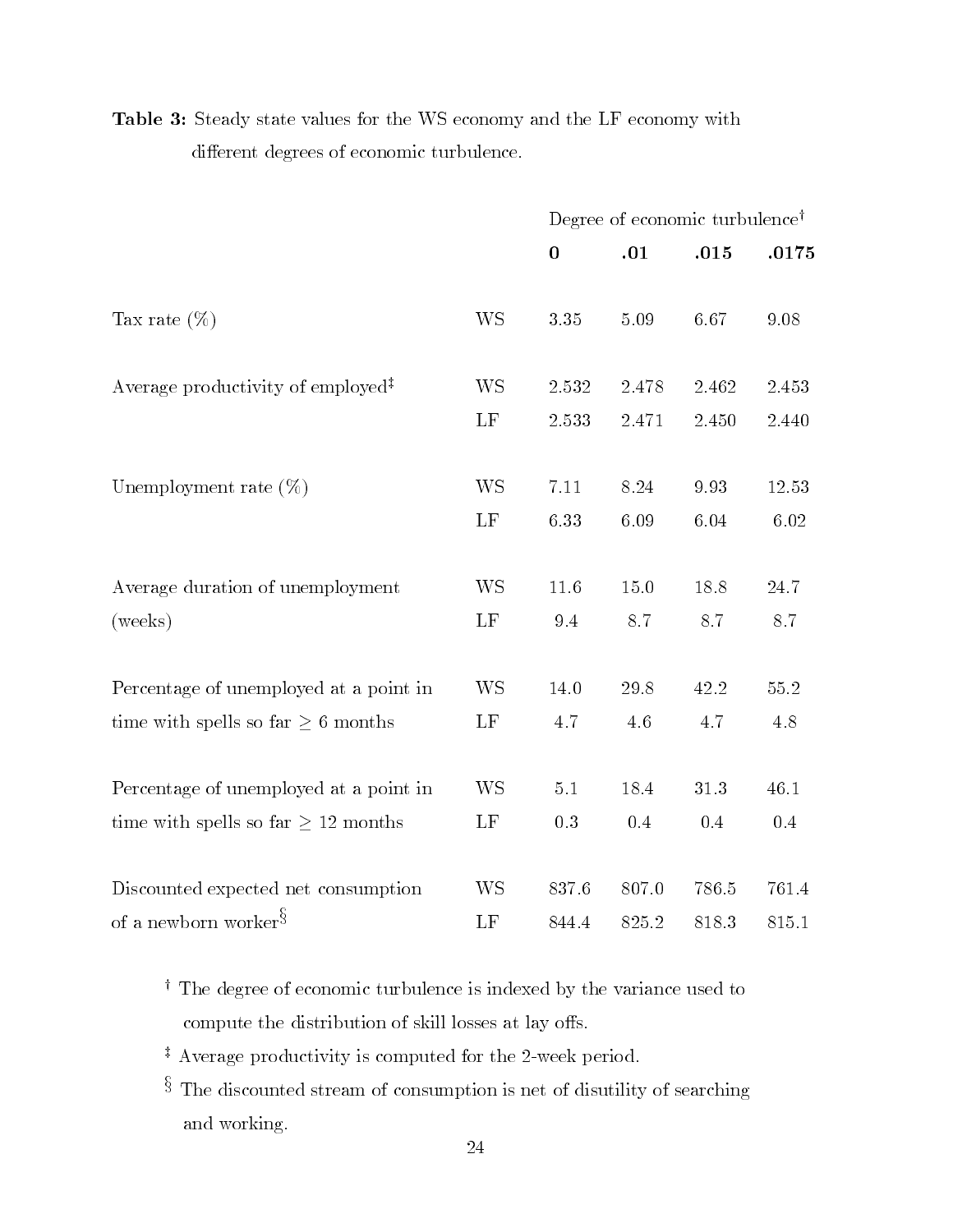no turbulence to the highest degree of turbulence. The corresponding relative welfare loss in the WS economy is significantly larger at  $9.1\%$ , due to its malfunctioning labor market with excessive unemployment. Despite the dismal performance of the WS economy, the average productivity of employed is comparable to the LF economy for different degrees of turbulence. The good productivity record in the WS economy actually reflects the low job finding rate among long-term unemployed workers with depreciated skills.

Finally, when trying to solve for a WS steady state with a variance of :018, a vicious cycle develops on the computer. Exploding government expenditures on unemployment compensation chase an exploding unemployment rate without finding a feasible steady state with government budget balance. This breakdown of the computations mirrors a potential instability of a generous welfare state. The feasibility of the system depends critically upon the number of workers that has virtually withdrawn from active labor market participation because of disincentives. The size of this group can increase dramatically in response to a more turbulent economic environment. As a consequence, a welfare regime that was earlier sustainable under more tranquil economic conditions can suddenly become infeasible, and lead to a mounting budget deficit.

#### 7. Concluding Discussion

High unemployment rates in the European welfare states have been attributed to many causes such as insiders versus outsiders, adjustment costs in firing and hiring, lack of wage flexibility, shortage of physical capital, mismatch in labor markets, and insufficient demand.11 All these alternative theories focus on the demand side for labor while the supply side is largely ignored. Our paper takes the opposite approach and explores solely the effects of the welfare state upon the supply of labor. As mentioned in the introduction, explanations based on workers' distorted incentives in the face of generous entitlement programs have been rare in this context, the main reason probably being that empirical

<sup>11</sup> For a discussion of several of these potential explanations to the European unemployment problem, see Blanchard et al. (1986). They argue that many of these factors share responsibility for the current dilemma, but on balance it is their "opinion that a sharp decrease in aggregate demand is indeed the proximate cause of the rise in unemployment in the EC [European Communities] since 1980."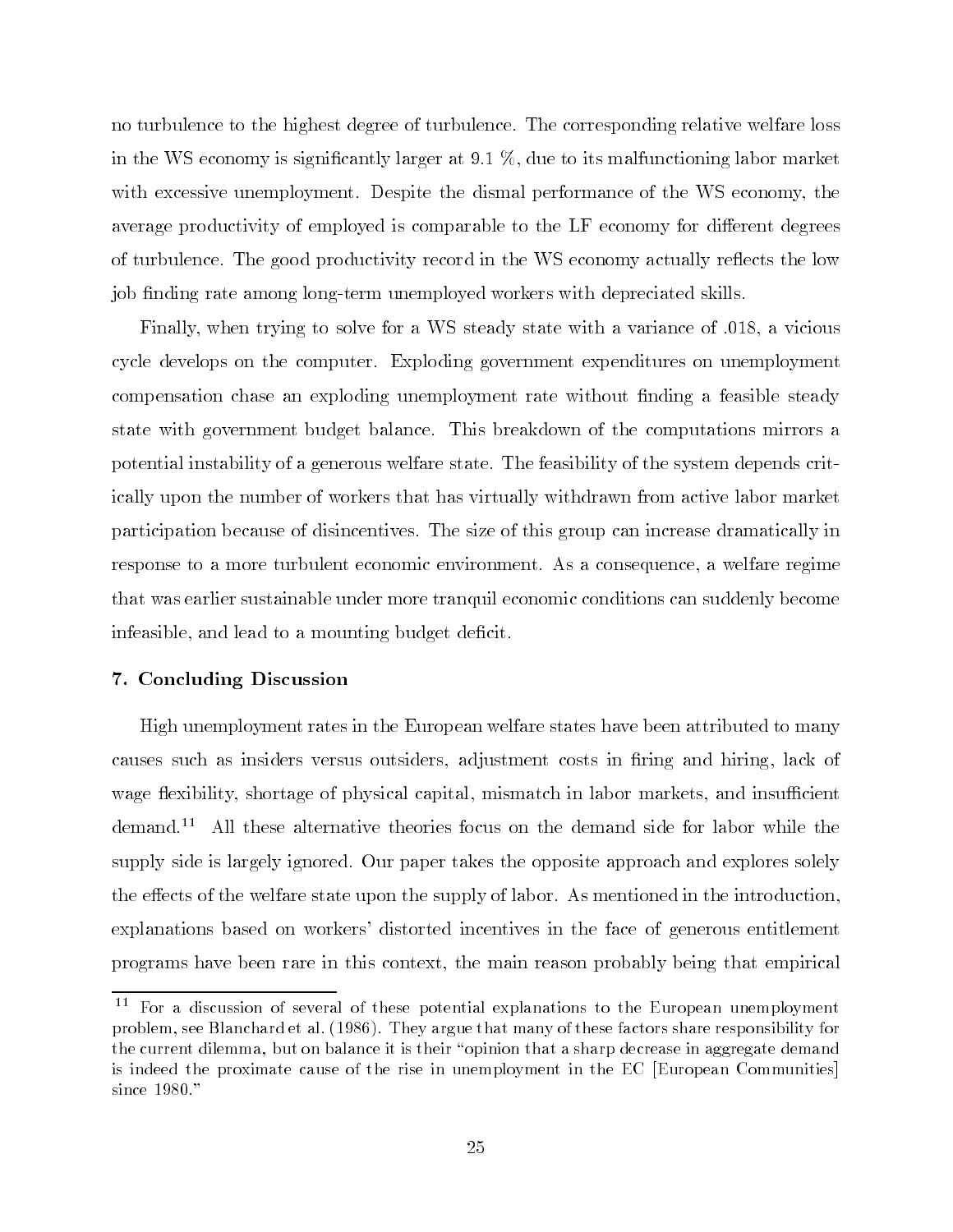work has had difficulties in establishing causal relationships between changes in welfare programs and the unemployment rate. Specically, the persistent increase in European unemployment since the 1970's does not seem to have been preceded by any major welfare reform. Instead, the generosity of welfare programs has been increasing steadily over a long period of time without any discrete jump at the time when the unemployment rate rose.

Our analysis suggests that the smooth performance of the welfare states in the 1950's and 1960's concealed an inherent instability in these economies. In our model, a welfare state with a very generous entitlement program is a virtual 'time bomb' waiting to explode. So long as the economy is not sub ject to any ma jor economic shocks, the welfare state can function well. Workers who get laid off with generous unemployment compensation can without too much trouble get back into employment at working conditions similar to their previous jobs. That is, the availability of `good jobs' for unemployed workers counteracts the adverse effects of generous unemployment compensation. However, at the time of a large shock, generous unemployment compensation hinders the process of restructuring the economy. Laid off workers then lack the incentives to accept the transition to new jobs where skills will once again have to be accumulated. Consequently, there can be a lengthy transition phase with long-term unemployment largely attributable to the existence of welfare programs. This causality is hard to detect from time series data because there need not have been any changes in the welfare programs at the time of the shock.

Our model of ex ante identical individuals who can only accumulate human capital through work experience is best thought of as a model of blue-collar workers. When joining the labor force, all workers in our model face the same probability of experiencing longterm unemployment during their working life. The workers who end up being unemployed for long terms are ones who have lost considerable amounts of skills at the time of their lay offs and/or during their unemployment spells. The fact that welfare benefits are based on past earnings causes these workers with depreciated skills literally to `bail out' from the active labor force by choosing low search intensities and high reservation wages. In other words, our model predicts that workers who have accumulated signicant amounts of skills and subsequently lose these skills are more prone to end up as long-term unemployed.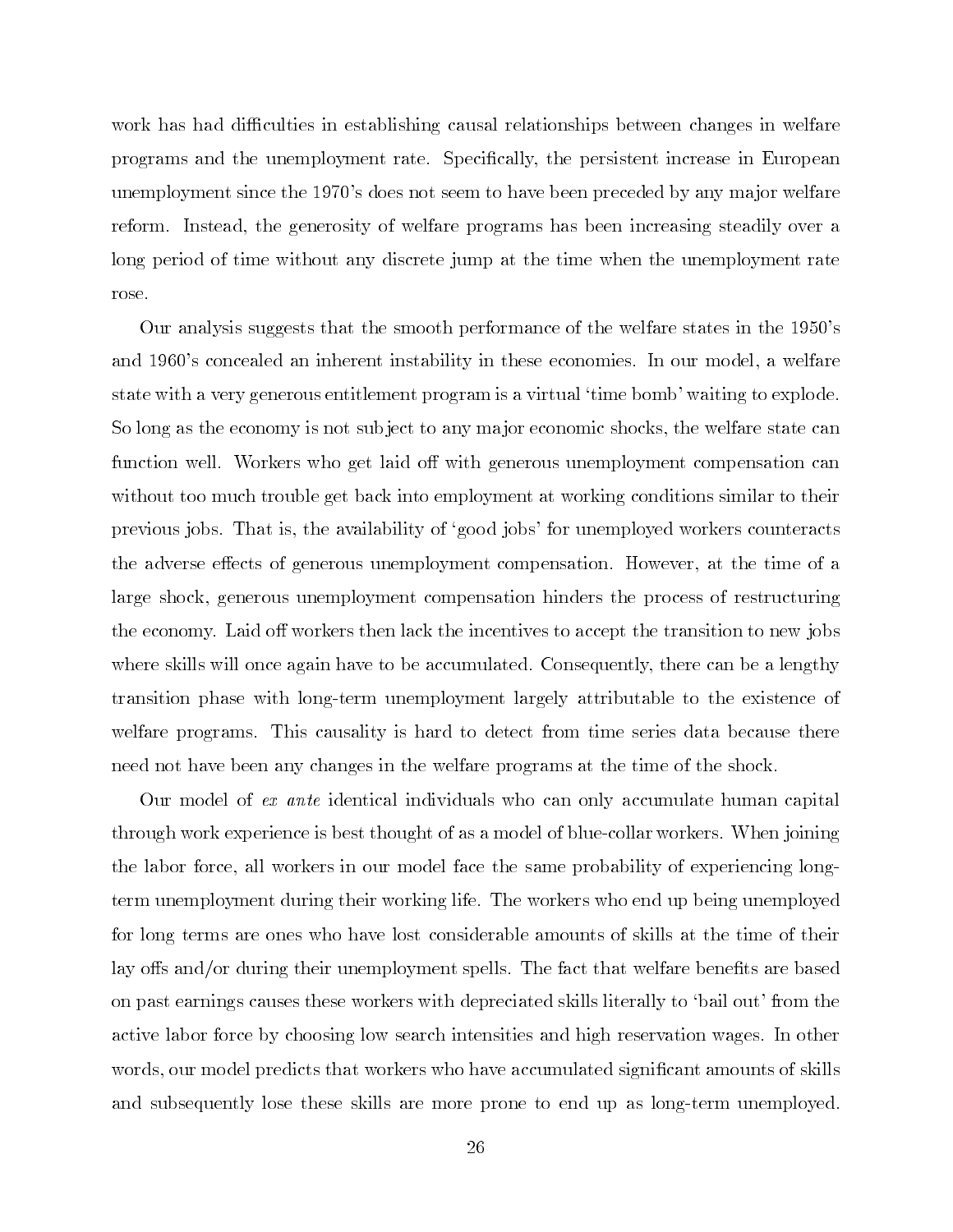OECD's (1992a, page 67) characterization of long-term unemployment is consistent with this view: "Most of the long-term unemployed are found in the prime-age worker category except in countries with rural population such as Spain and Portugal. For example, in Northern European countries, the long-term unemployed are mainly males and primeage or older workers." It is also noted that "[f]ormer manufacturing workers tend to be over-represented among the long-term unemployed, reflecting the impact of structural adjustment in industry."

Our analysis highlights the welfare state's vulnerability in times of economic turbulence. In the last two decades, the rapid restructuring from manufacturing to the service industry, the adoption of new information technologies and the increasing international competition in both goods and services seem to have been ma jor sources of economic turbulence. In the case of internationalization, national economies have found themselves forced to respond to changing economic conditions in farther away places. There seems to be no slowing of the pace of this development. Instead, ongoing market liberalizations in countries such as China, India and the former centrally planned economies in Eastern Europe are accentuating the need for national economies to be flexible and responsive to changing international competition. It follows that the welfare states of today would benefit from restructuring. In designing social safety nets, it is more important than ever to incorporate incentives to work. Failure to do so threatens to produce high and long-term unemployment, and needlessly to waste human capital.

# References

- Bentolila, Samuel and Giuseppe Bertola (1990) \Firing Costs and Labour Demand: How Bad is Eurosclerosis?," Review of Economic Studies, 57, 381-402.
- Blanchard, Olivier J. and Lawrence H. Summers (1986) "Hysteresis and the European Unemployment Problem," in *NBER Macroeconomics Annual*, 1, ed. Stanley Fischer. Cambridge, MA: MIT Press.